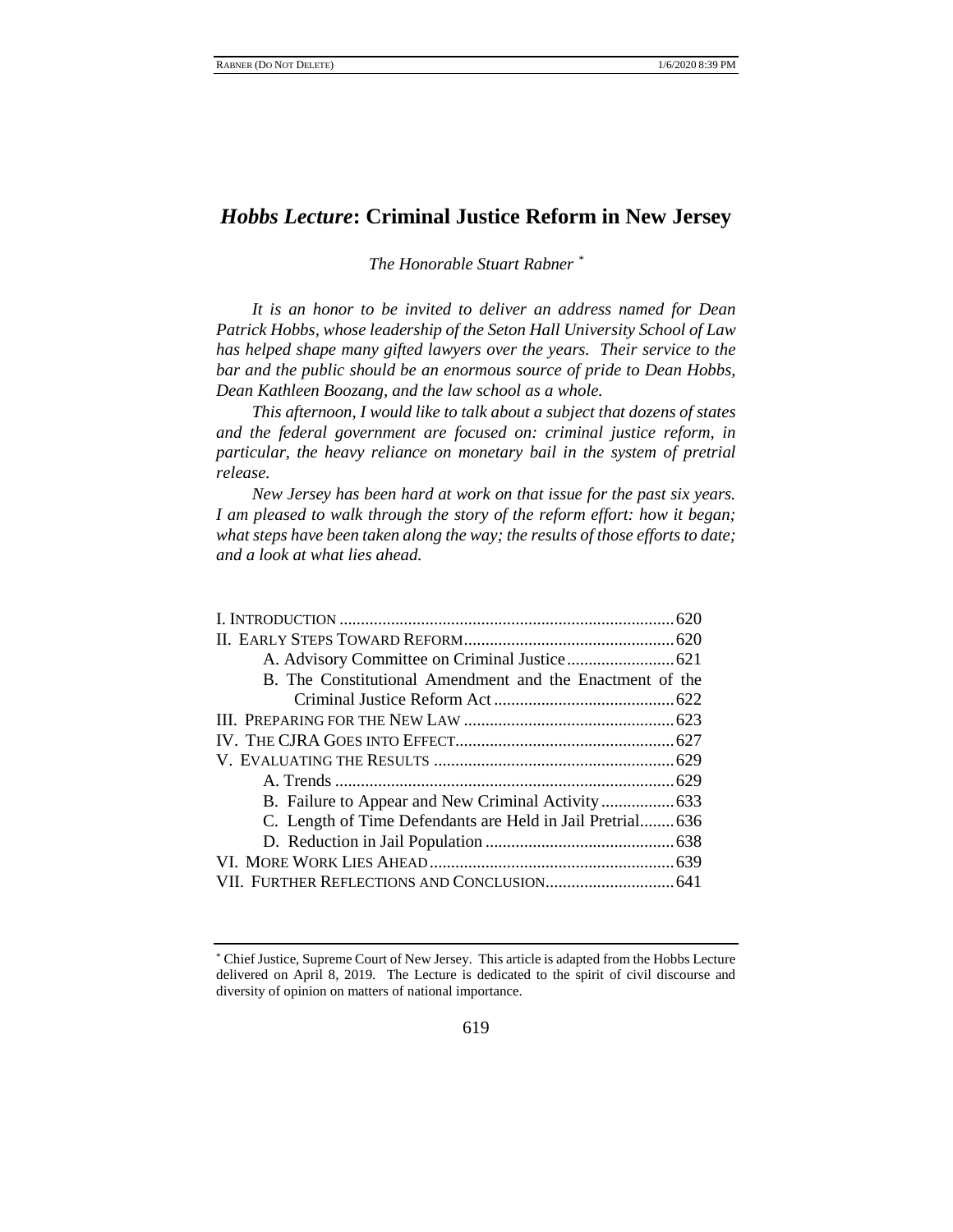## I. INTRODUCTION

The criminal process often begins with an arrest. Decisions that follow about how and whether to release a defendant prior to trial are among the most important questions the criminal justice system faces.

Prior to 2017, in the vast majority of cases in New Jersey, judges set an amount of bail that defendants had to post to be released pretrial. That is still the situation in a large majority of states today.

<span id="page-1-0"></span>Looking back in time, the system here presented two problems. First, too many poor defendants, who posed a minimal risk of danger or flight, sat in jail too long while awaiting trial because they could not post even modest amounts of bail.<sup>1</sup> In those cases, not surprisingly, there were real-life consequences. Some defendants were cut off from family members; others lost jobs.<sup>2</sup> Defendants also faced pressure to plead guilty to "time served." Studies have shown that defendants held in jail before trial "plead guilty more often, are convicted more often, are sentenced to prison more often, and receive harsher prison sentences than those who are released" before trial.<sup>3</sup>

Second, on the other end of the spectrum, defendants accused of violent crimes who posed a serious risk of danger or flight were eligible for bail because the State Constitution guaranteed that right in all cases.<sup>4</sup> As a result, defendants who had access to untainted funds could post high bails and be released even if they posed a serious threat to witnesses and the community at large.

## II. EARLY STEPS TOWARD REFORM

In 2012, then-Governor Chris Christie announced his support for a system of pretrial detention for high-risk defendants.<sup>5</sup> The concept was similar to what exists in the federal system. $6$  The proposal would have required an amendment to the State Constitution and the enactment of a corresponding statute. At the time, the Legislature did not respond, and the issue remained unresolved.

<sup>&</sup>lt;sup>1</sup> JOINT COMM. ON CRIM. JUST., REPORT OF THE JOINT COMMITTEE ON CRIMINAL JUSTICE 1–2, 15 (Mar. 10, 2014), https://njcourts.gov/courts/assets/criminal/finalrepo rt3202014.pdf?c=xio [hereinafter JCCJ REPORT].

<sup>2</sup> *Id.* at 17.

<sup>3</sup> *Id.* at 2, 33–34.

<sup>4</sup> N.J. CONST. art. I, para. 11 (2014).

<sup>5</sup> N.J. JUDICIARY, 2016 REPORT TO THE GOVERNOR AND LEGISLATURE 1 (2016), https://www.njcourts.gov/courts/assets/criminal/2016cjrannual.pdf.

<sup>6</sup> *See* 18 U.S.C. § 3142(e)–(g) (2018).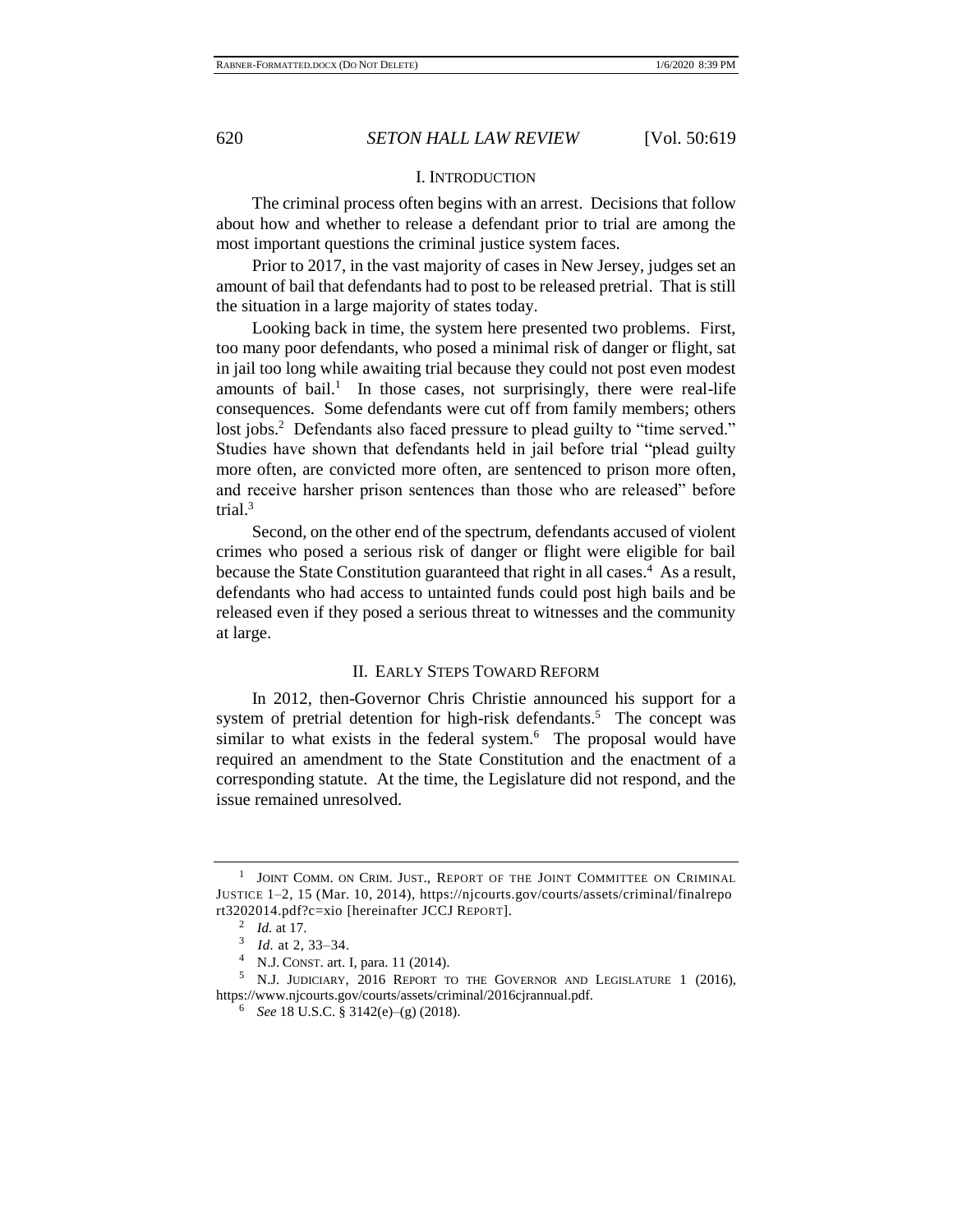A report on New Jersey's jail population, prepared by Marie VanNostrand, Ph.D., served as a catalyst for change.<sup>7</sup> Dr. VanNostrand examined the county jail population on a single day in October 2012. The published study revealed, among other things, that 38.5% of inmates were held in custody only because they could not satisfy the terms of their bail.<sup>8</sup> In other words, had they been able to post cash or a bond, or take advantage of an option to pay 10% to a bail bond company, they would have been released.<sup>9</sup> Even more alarming, one out of eight inmates—12% of the jail population—was held in custody pretrial because they could not pay \$2500 or less (for bail amounts ranging up to  $$25,000$ ).<sup>10</sup>

## A. *Advisory Committee on Criminal Justice*

Dr. VanNostrand's report presented an opportunity to broaden the conversation. In June 2013, the Judiciary announced the formation of a broad-based committee to focus on pretrial release and delays in bringing criminal cases to trial. The Joint Committee on Criminal Justice had more than thirty members, representing various stakeholders and all three branches of government. Members included the former Chief Counsel to the Governor, Executive Director of the Senate Majority Office, General Counsel of the Assembly Majority Office, judges, prosecutors, defense counsel, Policy Counsel of the American Civil Liberties Union, and staff.<sup>11</sup>

I chaired the Committee and asked the Acting Attorney General, John Hoffman, and the Public Defender, Joseph Krakora, if they would participate personally at Committee meetings. They both agreed. And their reasonableness on the issues throughout the process made an enormous difference.

The Committee met for six months, starting in the fall of 2013. It examined both the question of pretrial release and the need for a speedy trial act. In March 2014, the Committee issued a report with twenty-seven recommendations, $12$  as to which the members were nearly unanimous. A core recommendation asked that the Committee's key proposals on bail "not be considered individually but rather as an interdependent proposal for

MARIE VANNOSTRAND, NEW JERSEY JAIL POPULATION ANALYSIS (Mar. 2013), https://www.drugpolicy.org/sites/default/files/New Jersey Jail Population Analysis Marc h\_2013.pdf. The study was provided by Luminosity in partnership with the Drug Policy Alliance.

<sup>8</sup> *Id.* at 13. 9

*Id.*

 $\frac{10}{11}$  *Id.* 

<sup>&</sup>lt;sup>11</sup> JCCJ REPORT, *supra* not[e 1,](#page-1-0) at 97.<br><sup>12</sup> JCCJ REPORT, *supra* note 1, at 8–1

<sup>12</sup> JCCJ REPORT, *supra* not[e 1,](#page-1-0) at 8–10.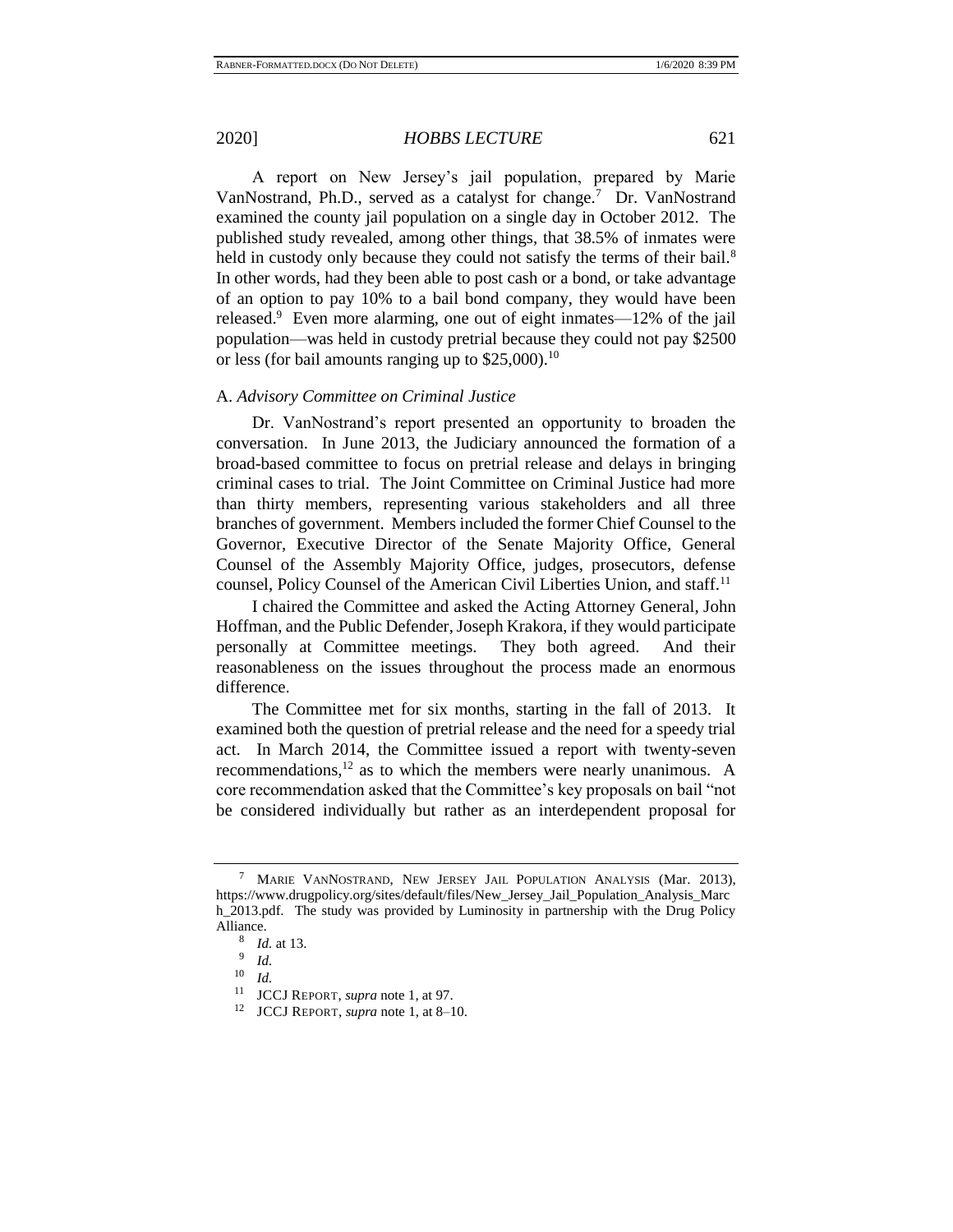change to New Jersey's system of pretrial release."<sup>13</sup>

The two most important recommendations, for our purposes here, were the following: (1) to move away from the State's heavy reliance on a moneyor resource-based system of release and rely instead on an objective, riskbased system to assess the risk of danger and flight a defendant poses; for lower risk defendants, judges would impose non-monetary conditions of release for pretrial services officers to monitor;<sup>14</sup> and (2) to amend the State Constitution and enact a statute to provide for preventive detention for highrisk defendants. 15

The report also called for a speedy trial act.<sup>16</sup> At the time, New Jersey was one of only twelve states without a statutory speedy trial framework.<sup>17</sup> We will briefly return to that subject later because of its connection to pretrial detention.

# B. *The Constitutional Amendment and the Enactment of the Criminal Justice Reform Act*

Not lost on anyone was the fact that the Committee's recommendations came from people and groups who do not always see eye to eye. The responses from the Executive and Legislative Branches were very positive. They drafted legislation on bail reform and a new speedy trial law, and solicited comments from the Judiciary.

Ultimately, with strong support in the Senate and Assembly, the Legislature passed the Criminal Justice Reform Act (CJRA) on August 4, 2014.<sup>18</sup> Governor Christie signed the bill into law on August 11, 2014 about six months after the Committee's report.<sup>19</sup> In short, the law enacted a risk-based system for pretrial release decisions under which low-risk defendants are released—most often subject to conditions that Pretrial Services officers monitor—and defendants who pose a significant risk of danger, flight, or obstruction can be detained until trial.<sup>20</sup> The law also includes a speedy trial component.<sup>21</sup> Two months later, the public approved

<sup>&</sup>lt;sup>13</sup> JCCJ REPORT, *supra* not[e 1,](#page-1-0) at 8, 50 (Recommendation 7).<br><sup>14</sup> JCCJ REPORT, *supra* note 1, at 8 (Recommendations 1, 5).

<sup>14</sup> JCCJ REPORT, *supra* not[e 1,](#page-1-0) at 8 (Recommendations 1–5).

<sup>&</sup>lt;sup>15</sup> *Id.* (Recommendation 6).

<sup>&</sup>lt;sup>16</sup> JCCJ REPORT, *supra* not[e 1,](#page-1-0) at 8–9 (Recommendations 10–15).

<sup>&</sup>lt;sup>17</sup> JCCJ REPORT, *supra* not[e 1,](#page-1-0) at 4.<br><sup>18</sup> S 946 216th Leg Reg Sess (N I

<sup>18</sup> S. 946, 216th Leg., Reg. Sess. (N.J. 2014); Assemb. 1910, 216th Leg., Reg. Sess. (N.J. 2014).

<sup>&</sup>lt;sup>19</sup> Criminal Justice Reform Act, 2014 N.J. Laws 31 (effective Jan. 1, 2017) (codified at N.J. STAT. ANN. §§ 2A:162-15 to -26).

<sup>&</sup>lt;sup>20</sup> N.J. STAT. ANN. §§ 2A:162-15 to -20, 2A:162-25 (West Supp. 2019). A more detailed summary of the statute appears in *State v. Robinson*, 229 N.J. 44, 55–59 (2017).

<sup>21</sup> N.J. STAT. ANN. § 2A:162-22.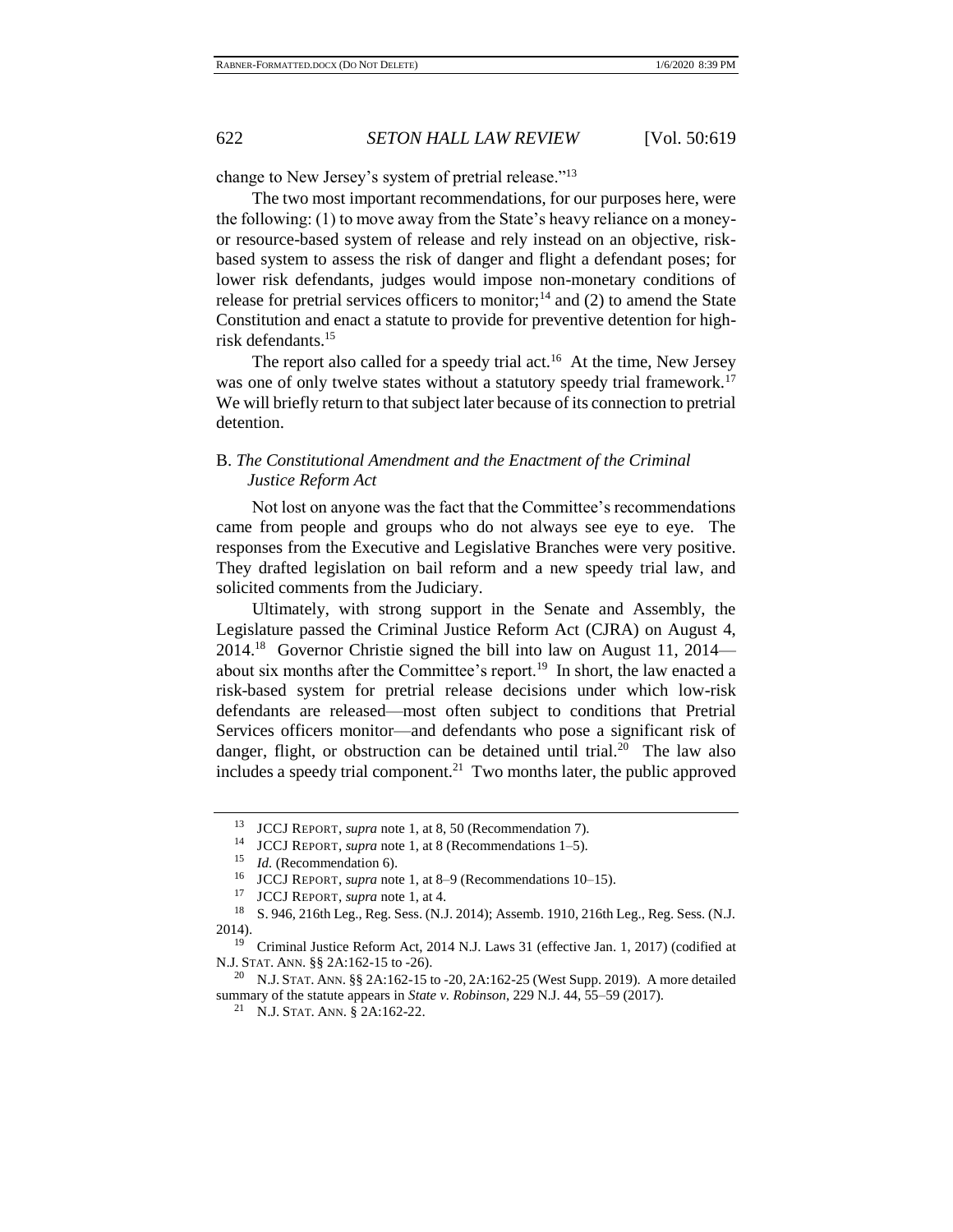an amendment to the Constitution by a wide margin of 61.8% to 38.2%, which allowed the reform measures to proceed.<sup>22</sup>

## III. PREPARING FOR THE NEW LAW

The CJRA was slated to go into effect on January 1, 2017. That provided two years to prepare to implement the statute—time that was critically needed. The Judiciary worked together with the Attorney General and the Public Defender during that period and also drew on experiences of other jurisdictions in Washington, D.C., Kentucky, Arizona, and elsewhere. The Judiciary's efforts focused on five principal areas.

First, the Judiciary worked closely with the Laura and John Arnold Foundation to develop an objective risk-assessment tool that judges now use as they make decisions on pretrial release and what, if any, conditions to impose.

The risk-assessment tool is designed to measure whether a defendant will appear in court and whether he or she will commit a new criminal offense while on release. We made available to the Foundation data from tens of thousands of actual New Jersey cases to help with the development of an objective Public Safety Assessment (PSA). The PSA measures nine common-sense risk factors:

<span id="page-4-0"></span>(1) the defendant's age at the time of the current offense; (2) whether the offense is violent, and, if so, whether the defendant is age 20 or younger; (3) any additional pending charge(s) at the time of the current offense; and whether the defendant has any prior (4) disorderly persons convictions, (5) indictable conviction, (6) violent convictions, (7) failures to appear pretrial in the past two years or (8) more than two years ago, or (9) prior sentences of incarceration of fourteen days or more.<sup>23</sup>

Those factors have been available on the Judiciary's website $24$  and are listed in every PSA prepared.

The PSA assesses the level of risk for failure to appear on a scale of 1 to 6, with 6 being the highest.<sup>25</sup> The same scale is used for the risk of new

N.J. DIV. ELECTIONS, PUBLIC QUESTION RESULTS FOR 11/04/2014 GENERAL ELECTION 1 (Dec. 2, 2014), https://www.state.nj.us/state/elections/assets/pdf/election-results/2014/2014 -official-general-public-question-1.pdf; *see also Robinson*, 229 N.J. at 54.

<sup>23</sup> *Robinson,* 229 N.J. at 62; *see also* N.J. JUDICIARY, 2017 REPORT TO THE GOVERNOR AND THE LEGISLATURE 11 (2018), https://njcourts.gov/courts/assets/criminal/2017cjrannual.p df?c=Vt2 [hereinafter 2017 REPORT].

<sup>&</sup>lt;sup>24</sup> *Id.* at 11; PUBLIC SAFETY ASSESSMENT NEW JERSEY RISK FACTOR DEFINITIONS -DECEMBER 2018 (2018), https://njcourts.gov/courts/assets/criminal/psariskfactor.pdf?c=Ox7.

<sup>25</sup> *Robinson*, 229 N.J. at 62.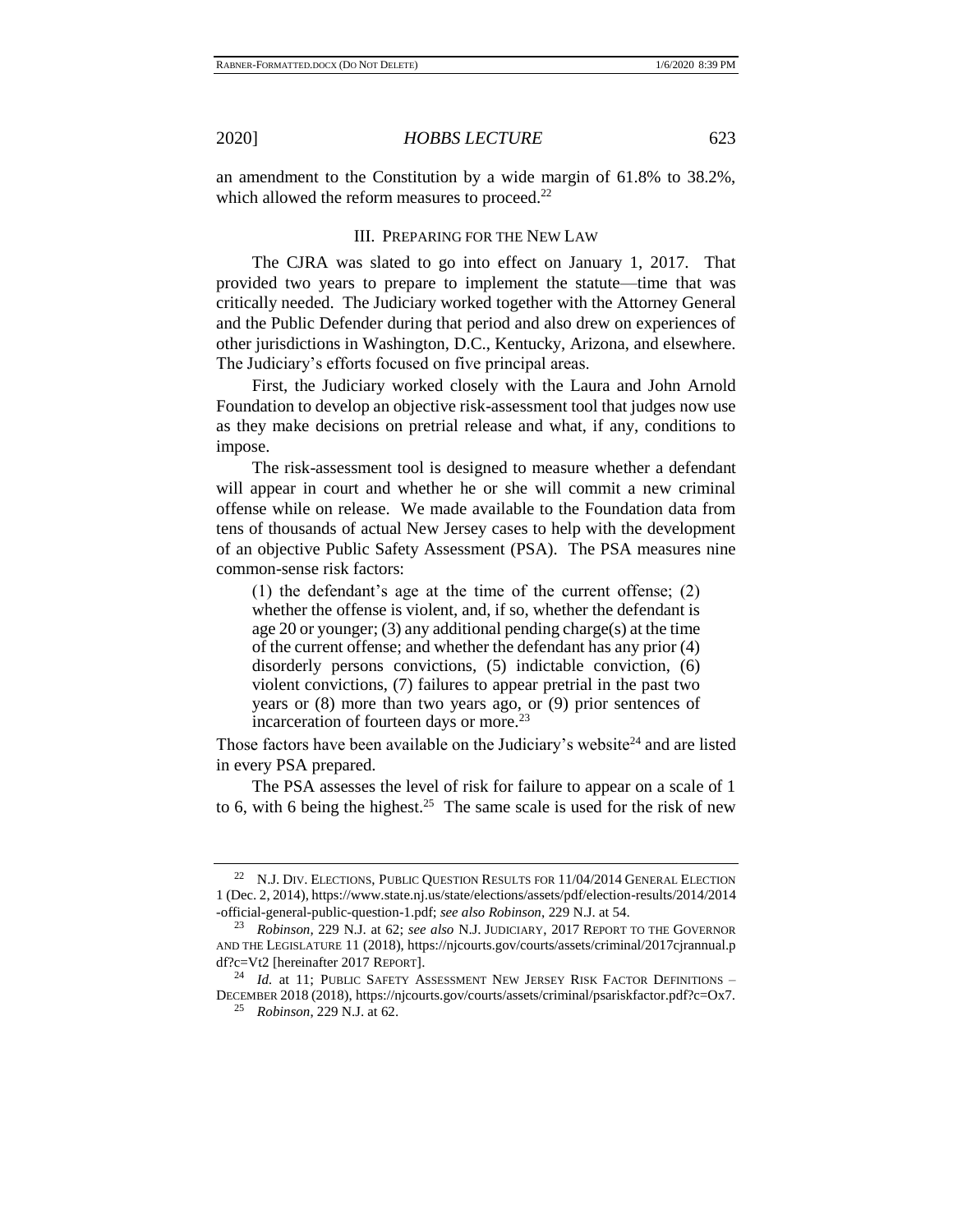criminal activity.<sup>26</sup> Judges consider the PSA in each case, "but [they] make the ultimate decision on release after reviewing other relevant information as well." $^{27}$ 

Fortunately, the development of the PSA was free to the taxpayers of our State. The Arnold Foundation covered the full cost.

Second, the Judiciary worked on developing new uses of technology to ensure that judges have ready access to information about a defendant's background within 24 or 48 hours of an arrest. For example, we needed to make certain that police departments throughout the State took digitized fingerprint samples from defendants at the time of arrest and did not use oldfashioned ink pads. With digitized fingerprints, staff can quickly access a defendant's criminal history and related information. In September 2016, months before the start date for the CJRA, just under one quarter (24.4%) of police departments used the Live Scan system to gather fingerprints electronically.<sup>28</sup> Thanks to the Attorney General's office and the cooperation of law enforcement officers across the State, that number steadily increased to 94% by January 2018.<sup>29</sup>



## <span id="page-5-0"></span>**Live Scan Compliance Statewide, 9/2016 to 12/2018**

 $rac{26}{27}$  *Id.* 

*Id.* (citing N.J. STAT. ANN. § 2A:162-20 (West Supp. 2019)).

<sup>&</sup>lt;sup>28</sup> N.J. JUDICIARY, 2018 REPORT TO THE GOVERNOR AND THE LEGISLATURE 43 (2019), https://njcourts.gov/courts/assets/criminal/2018cjrannual.pdf?c=5fO [hereinafter 2018 REPORT].

<sup>29</sup> *Id.*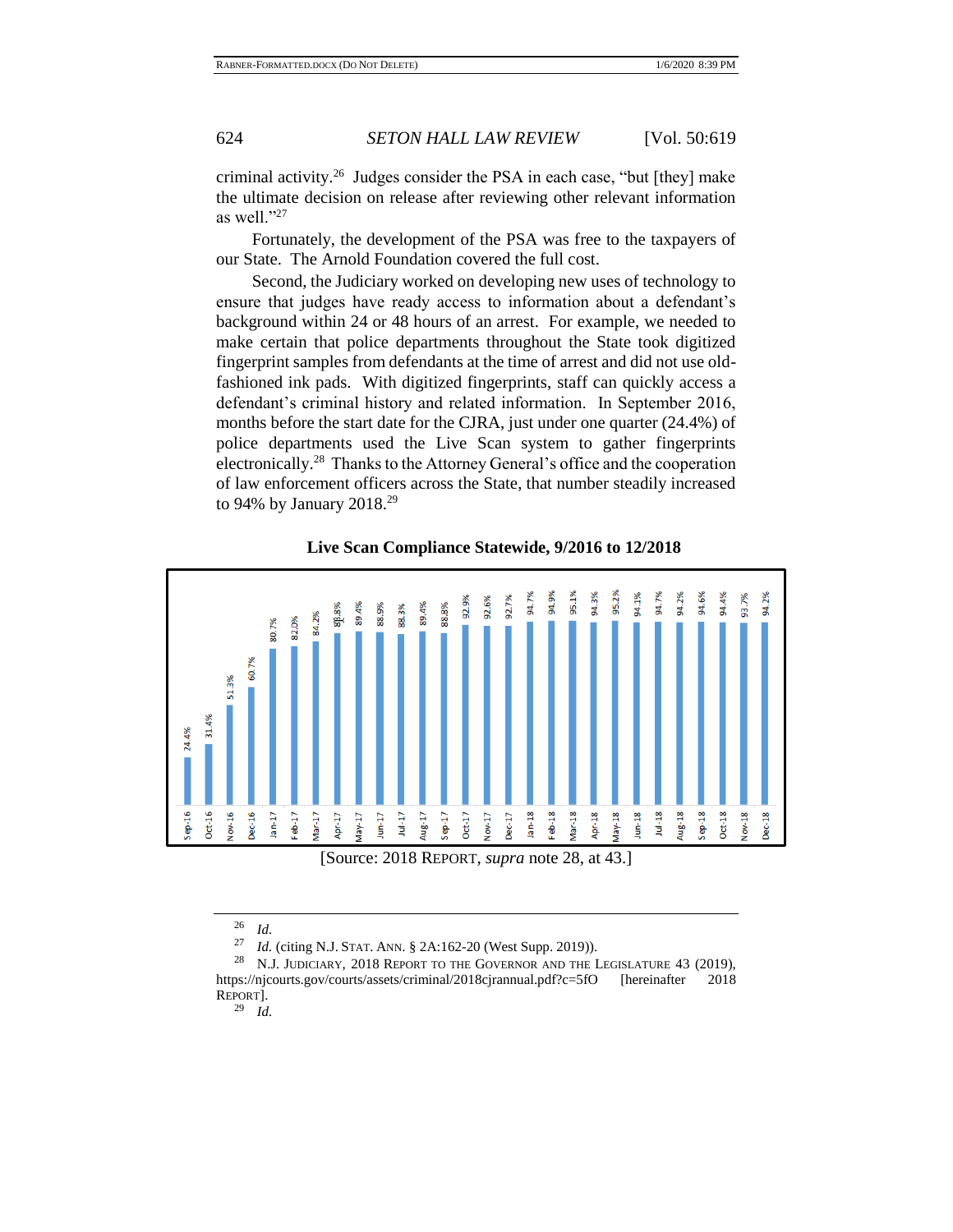The Judiciary also worked with departments throughout state government to be able to gather other information rapidly. We obtained the same quick access to other federal and state databases. As a result, a wealth of electronic information now automatically populates the PSAs that Judiciary staff members prepare.

Third, consistent with the CJRA, the Judiciary created a new Pretrial Services Program that operates in each vicinage today.<sup>30</sup> It is responsible for preparing more than 40,000 individual evaluations a year for judges, which recommend whether a defendant should be released, and if so at what level of supervision, or whether a defendant should be detained pretrial. Pretrial Services also monitors each defendant's compliance with applicable conditions of release set by the court.<sup>31</sup>

As depicted in the following chart, conditions of release vary, and they intensify based on the increasing levels of risk that individual defendants present:

| Pretrial<br>Monitoring<br>Level | <b>Description</b>                                                          |
|---------------------------------|-----------------------------------------------------------------------------|
|                                 | Defendant released on his or her own recognizance and not required to       |
| <b>ROR</b>                      | report to Pretrial Services staff for monitoring.                           |
|                                 | Automated reminder notices for court events by text, email, or phone        |
|                                 | made available to the defendant.                                            |
|                                 | Defendant required to report to Pretrial Services staff telephonically once |
| PML <sub>1</sub>                | per month.                                                                  |
|                                 | Automated reminder notices for court events and monitoring                  |
|                                 | appointments by text, email, or phone made available to the defendant.      |
|                                 | Defendant required to report to Pretrial Services staff telephonically once |
| PML <sub>2</sub>                | per month and in person once per month.                                     |
|                                 | Automated reminder notices for court events and monitoring                  |
|                                 | appointments by text, email, or phone made available to the defendant.      |
|                                 | Defendant required to report to Pretrial Services staff telephonically once |
| PML3                            | every other week and in person once every other week.                       |
|                                 | Automated reminder notices for court events and monitoring                  |
|                                 | appointments by text, email, or phone made available to the defendant.      |
|                                 | Defendant required to remain at home with limited exceptions and may be     |
| $PML3+$                         | required to wear an electronic monitoring (EM) device.                      |
|                                 | Defendant also required to report to Pretrial Services telephonically once  |
|                                 | every other week and in person once every other week.                       |
|                                 | Automated reminder notices for court events and monitoring                  |
|                                 | appointments by text, email, or phone made available to the defendant.      |

[Source: 2017 REPORT, *supra* note [23,](#page-4-0) at 17.]

Conditions range from periodic text messages—to remind defendants released on their own recognizance to appear in court—to home detention

<sup>30</sup> *See* N.J. STAT. ANN. § 2A:162-25(a).

<sup>31</sup> *See id.* § 2A:162-25(d).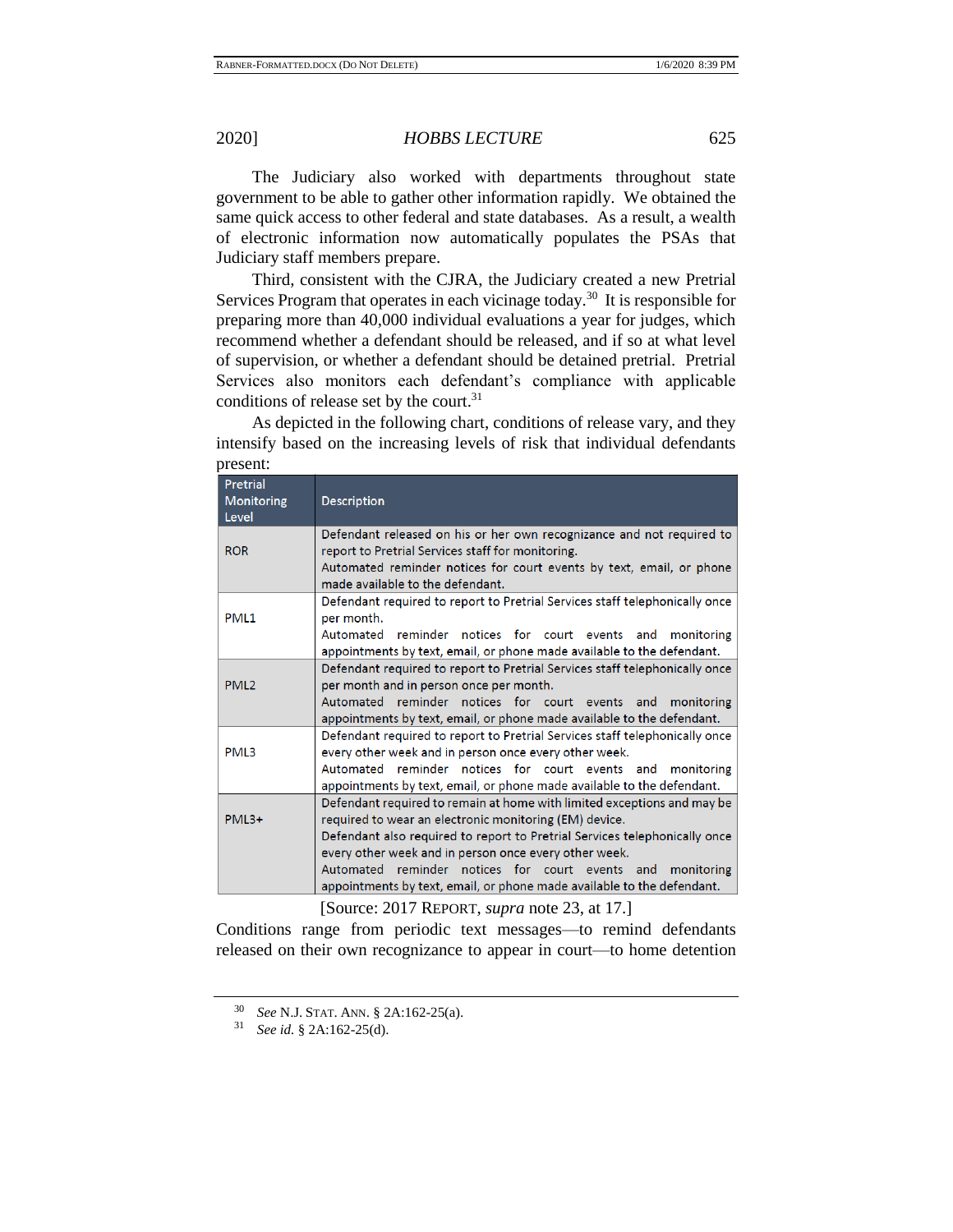and electronic monitoring for defendants who pose a significantly higher risk and are placed on pretrial monitoring level 3+.

From a practical standpoint, creating a new agency required the Judiciary to recruit and hire more than 250 officers and staff, find office space in each vicinage, design protocols to guide new officers, and properly train them for their new posts.

Fourth, a group of judges, attorneys, and staff on the Criminal Practice Committee studied and proposed revisions to court rules to conform them to the new statute. $32$  Judges, representatives of the Attorney General and the Public Defender, assistant county prosecutors, and private counsel volunteer their time on that committee. The result of their painstaking efforts—too numerous to summarize—appear in the revised version of the Court Rules.

The Attorney General undertook an equally demanding task: the office developed detailed guidelines for prosecutors throughout the State on how to apply the new law. $33$  That represents only part of the impressive efforts by both the Attorney General and Public Defender to prepare to implement the CJRA.

Fifth, the Judiciary, Attorney General, and Public Defender engaged in outreach efforts to prepare judges, prosecutors, defense lawyers, and the bar as a whole for changes on the horizon—and to encourage a new mindset on the issue of pretrial release. For years, more than 400 judges in Municipal and Superior Court had been accustomed to setting monetary bail in criminal cases. In line with the CJRA, the Judiciary needed to adjust to a new approach: the release of most defendants subject to conditions to be

<sup>32</sup> *See* SUP. CT. COMM. ON CRIM. PRAC., REPORT OF THE SUPREME COURT COMMITTEE ON CRIMINAL PRACTICE ON RECOMMENDED COURT RULES TO IMPLEMENT THE BAIL REFORM LAW, PART I: PRETRIAL RELEASE (May 9, 2016), https://njcourts.gov/courts/assets/supreme/reports/ 2016/bailreform2016.pdf; SUP. CT. COMM. ON CRIM. PRAC., REPORT OF THE SUPREME COURT COMMITTEE ON CRIMINAL PRACTICE ON RECOMMENDED COURT RULES TO IMPLEMENT THE BAIL REFORM LAW, PART II: PRETRIAL DETENTION & SPEEDY TRIAL (May 12, 2016), https://njcourts.gov/courts/assets/supreme/reports/2016/bailreformlaw2016.pdf.

<sup>33</sup> *See* Christopher S. Porrino, ATTORNEY GENERAL LAW ENFORCEMENT DIRECTIVE NO. 2016-6: DIRECTIVE ESTABLISHING INTERIM POLICIES, PRACTICES, AND PROCEDURES TO IMPLEMENT CRIMINAL JUSTICE REFORM PURSUANT TO P.L. 2014, C. 31 (Oct. 11, 2016), https://www.nj.gov/oag/dcj/agguide/directives/2016-6\_Law-Enforcement.pdf; Christopher S. Porrino, ATTORNEY GENERAL LAW ENFORCEMENT DIRECTIVE NO. 2016-6 V2.0: MODIFICATION OF DIRECTIVE ESTABLISHING INTERIM POLICIES, PRACTICES, AND PROCEDURES TO IMPLEMENT CRIMINAL JUSTICE REFORM PURSUANT TO P.L. 2014, C. 31 (May 24, 2017), https://www.nj.gov/lps/dcj/agguide/directives/ag-directive-2016-6\_v2-0.pdf; Christopher S. Porrino, ATTORNEY GENERAL LAW ENFORCEMENT DIRECTIVE NO. 2016-6 V3.0: MODIFICATION OF DIRECTIVE ESTABLISHING INTERIM POLICIES, PRACTICES, AND PROCEDURES TO IMPLEMENT CRIMINAL JUSTICE REFORM PURSUANT TO P.L. 2014, C. 31 (Sept. 27, 2017), https://www.nj.gov/lps/dcj/agguide/directives/ag-directive-2016-6\_v3-0.pdf.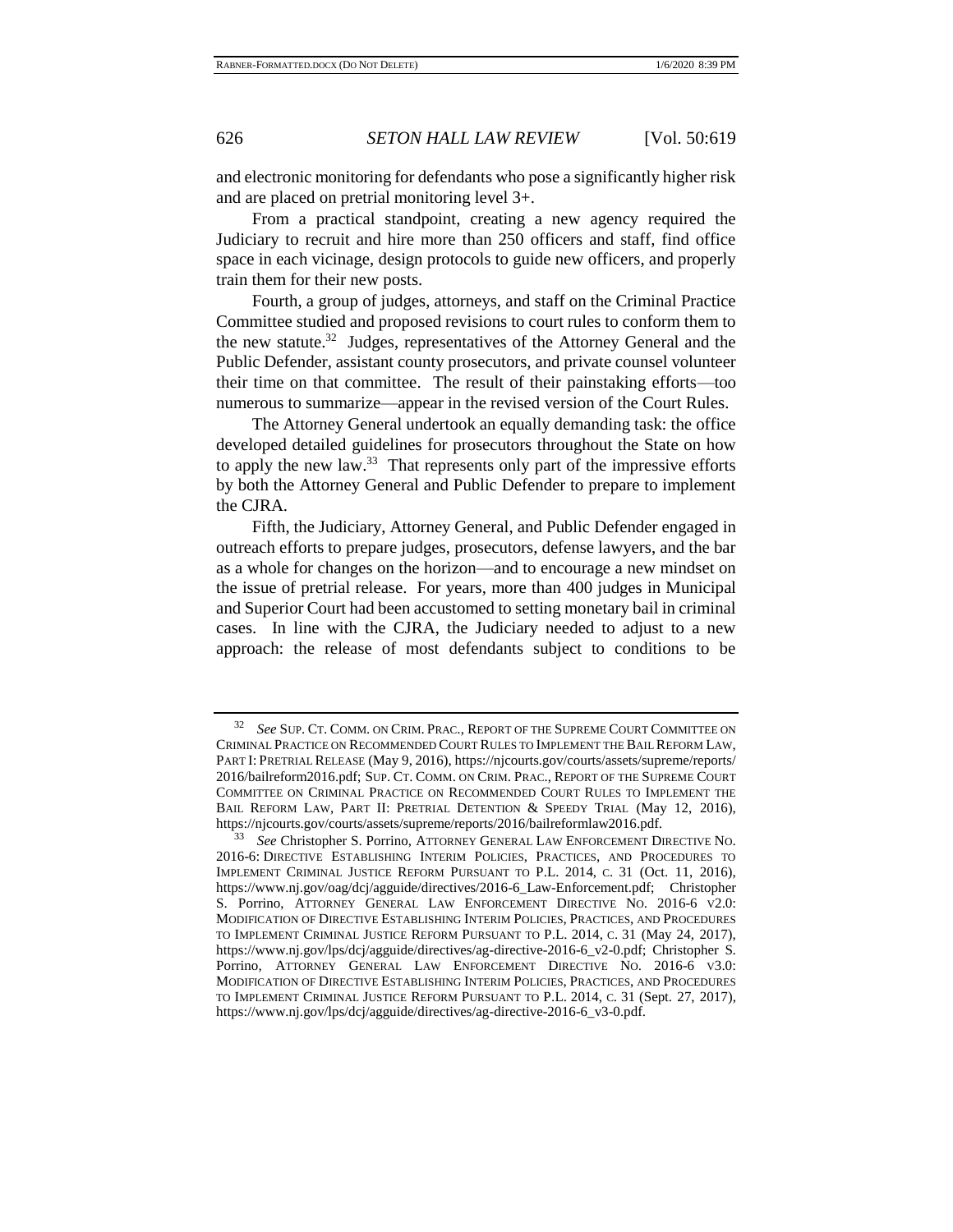monitored by Pretrial Services officers.<sup>34</sup> Judges and attorneys alike also needed to prepare to conduct detention hearings for the first time.<sup>35</sup>

Overall, well more than 100 sessions were held throughout the State with various groups—to help train and get buy-in from stakeholders in the criminal justice system, local officials, community groups, and the public. Many sessions included guidance from judges, representatives of the Attorney General and Public Defender, and other law enforcement officials. The sessions were time consuming—and valuable.

I recall one training session in particular that took place at Judicial College, a three-day educational program that all judges must attend each November. In 2015, Dr. VanNostrand made a presentation to all trial court judges who preside over criminal cases. One judge commented with frustration, "I don't need anyone to tell me how to set bail and run a courtroom." The judge had been handling a criminal docket for about twenty years, and I suspect others were thinking the same thing. Hold onto that thought for a moment, and we will come back to it.

## IV. THE CJRA GOES INTO EFFECT

On January 1, 2017, honest conversations about pretrial release began to take place in courtrooms across the State. If judges decided an individual could be released, they had the power to order appropriate conditions for officers to monitor—to try to ensure the defendant showed up in court and did not commit a new offense while awaiting a trial date. Judges also knew that if they found a defendant posed a serious risk of danger, flight, or obstruction, they could order the person detained pretrial—for the first time ever.

The judges have the final say—not a risk-assessment tool or a public safety assessment. Here are the results for 2018—the second year of the CJRA:

<sup>34</sup> *Robinson* outlines the hierarchy of release decisions under the CJRA: "(i) release on personal recognizance or an unsecured appearance bond, *N.J.S.A.* 2A:162-16(b)(2)(a), -17(a); (ii) if that is inadequate, release on non-monetary conditions that are the least restrictive conditions necessary, *N.J.S.A*. 2A:162-16(b)(2)(b), -17(b); (iii) if that is inadequate, release on monetary bail—but only to reasonably assure the defendant's appearance in court, *N.J.S.A.*  $2A:162-16(b)(2)(c)$ ,  $-17(c)$ ; (iv) if that is inadequate, release on both monetary and nonmonetary conditions, *N.J.S.A*. 2A:162-16(b)(2)(c), -17(d); and (v) if that is inadequate and the prosecutor has moved for pretrial detention, order that the defendant remain detained pending a pretrial detention hearing, *N.J.S.A*. 2A:162-16(b)(2)(d)." State v. Robinson, 229 N.J. 44, 55–56 (2017). In addition, the CJRA specifically states that "[a] court may set monetary bail 'only when . . . no other conditions of release will reasonably assure the eligible defendant's appearance in court.'" *Id.* at 55; N.J. STAT. ANN. § 2A:162-15 (West Supp. 2019).

<sup>35</sup> *See* N.J. STAT. ANN. §§ 2A:162-18 to -20.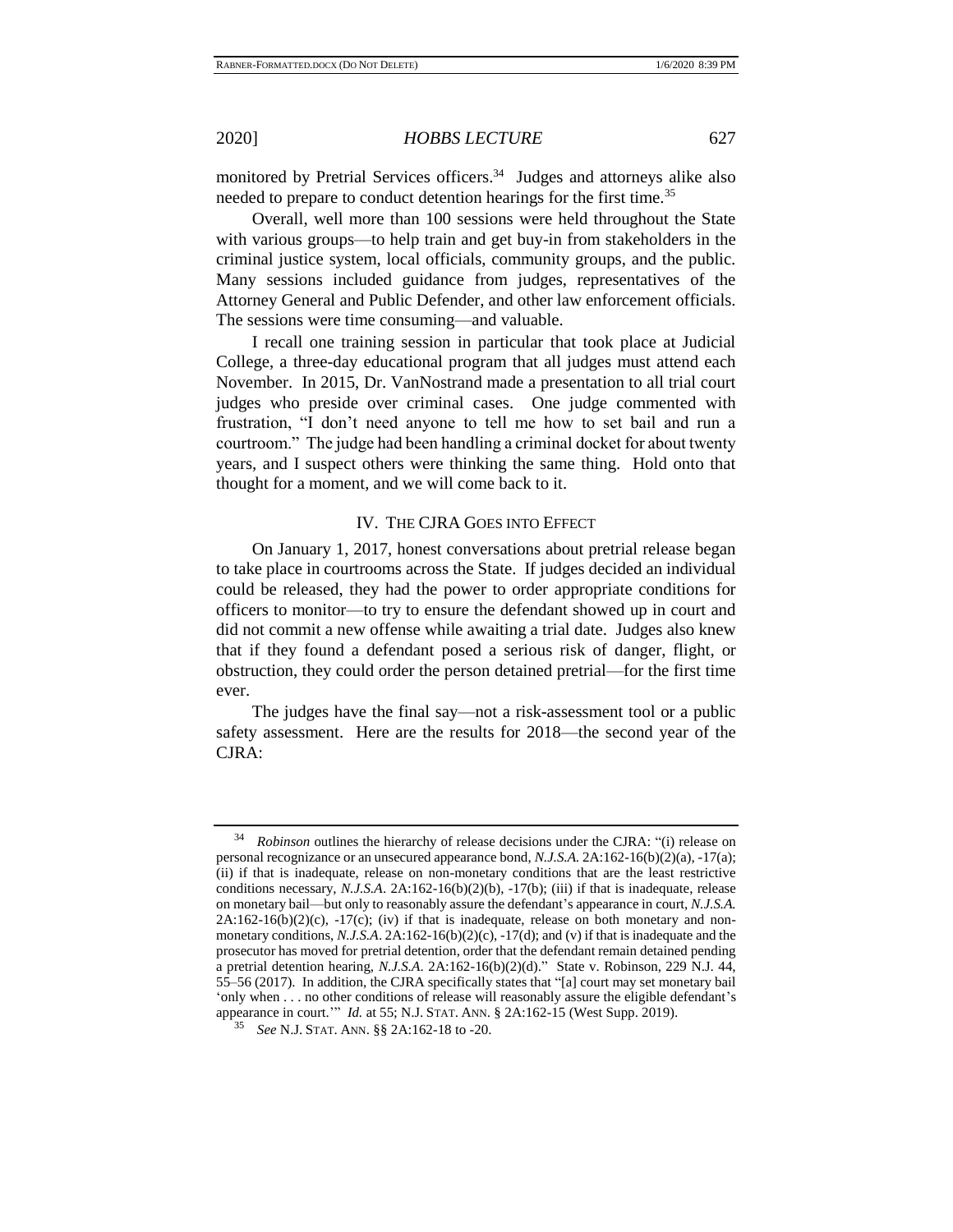

**Initial Release Decisions for Criminal Justice Reform Eligible Defendants, 2018**

[Source: 2018 REPORT, *supra* note [28,](#page-5-0) at 32.]

The results reveal a remarkable change in practice. Out of more than 44,000 defendants arrested on a warrant, about 3800 or 9% were released on their own recognizance, roughly 30,000 or 70% were released on conditions, and more than 8600 or 20% were ordered detained. As discussed below, the proportion of defendants detained drops to 6.4% when all defendants charged on an arrest warrant or a summons are taken into account.

Bail is still an option under the new law; it is third in the hierarchy of release decisions after release on one's own recognizance and release on conditions.<sup>36</sup> It has hardly been used since January 1, 2017, however. In 2017, judges ordered only 44 defendants to post bail. In 2018, bail was ordered in 102 matters, 90 of which involved violations of conditions of release. Altogether, judges making initial release decisions have ordered bail in fewer than 1 out of 1000 cases since the CJRA went into effect.

That did not happen by accident. It was the result of a collaborative effort both within the Judiciary and with stakeholders across the criminal justice system: prosecutors, public defenders, local law enforcement officers,

<sup>36</sup> *See Robinson*, 229 N.J. at 55–56.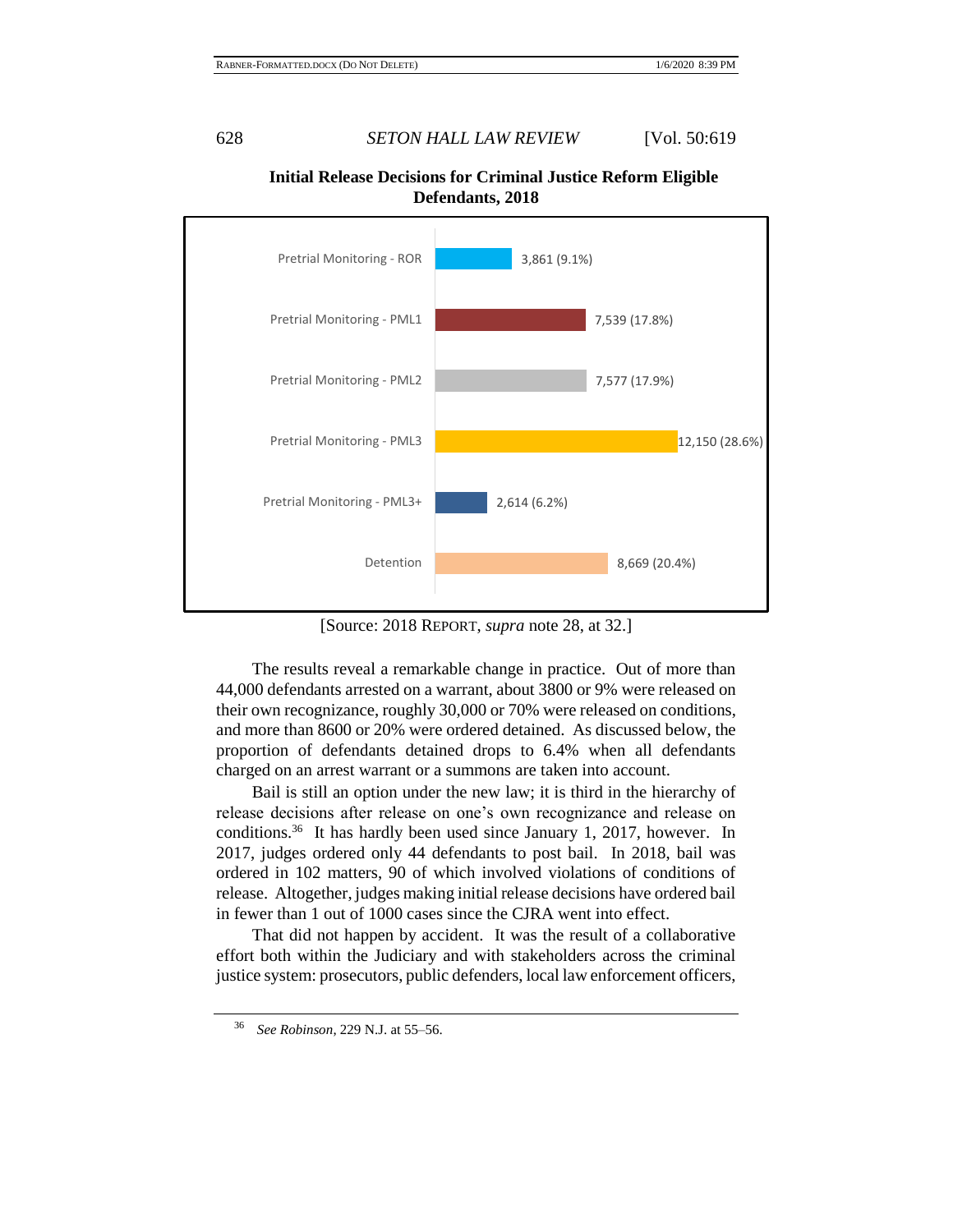wardens, and others. It is a tribute to judges, in particular, who were understandably skeptical at first. They deserve considerable credit for being open to and embracing a new approach.

The upshot today is that defendants who pose the highest risk of danger, flight, or obstruction are held in custody while they await trial, which represents a legitimate response to public safety concerns. And no one arrested in the two-year period since January 1, 2017—aside from up to about 150 defendants out of more than  $88,000$  defendants<sup>37</sup> overall—sat in jail pretrial because the person could not afford to post bail.

## V. EVALUATING THE RESULTS

With the help of experts, the Judiciary has carefully tracked data under the new system to be able to monitor results, identify trends, and head off potential problems. We are also in a position to share information with others. Dozens of states have been considering reforms to their systems of pretrial release that rely heavily on monetary bail,<sup>38</sup> and many have contacted New Jersey in the past two years.

To that end, we track initial release decisions county by county, and on a statewide basis, each month.<sup>39</sup> We track detention decisions in the same way,<sup>40</sup> along with other results.

Using that data, the Judiciary worked with social science researchers and data scientists to complete two comprehensive studies designed to evaluate the effect of criminal justice reform. The first study compared data from 2014, under the money-bail system, with data from 2017, under the current reformed approach. The second study updated the jail population study from October 3, 2012. We repeated the study six years later—on the same calendar day in 2018—and compared the results.

#### *A. Trends*

Both sets of studies identified a number of trends worth reviewing. For example, the analysis revealed a significant reduction in the use of arrest warrants, from about 60,000 in 2014 to 40,000 in 2017:

<sup>37</sup> 44,319 defendants were charged by a warrant in 2017. 2017 REPORT, *supra* note [23,](#page-4-0) at 15.

NAT'L CTR. FOR STATE CTS. DATA VISUALIZATIONS, FINES, FEES & BAIL PRACTICES, https://public.tableau.com/profile/ncscviz#!/vizhome/FFBP2\_0/StateResourcesMap (last visited July 19, 2019).

See, e.g., N.J. JUDICIARY, INITIAL RELEASE DECISIONS FOR CRIMINAL JUSTICE REFORM ELIGIBLE DEFENDANTS, JAN. 1, 2019–JUNE 30, 2019 Chart A, https://njcourts.gov/courts/asse ts/criminal/CJR\_Statistics\_June\_2019.pdf?c=OFy (last visited Nov.19, 2019).

See, e.g., N.J. JUDICIARY, DETENTION MOTIONS FOR CRIMINAL JUSTICE REFORM ELIGIBLE DEFENDANTS, JAN. 1, 2019–JUNE 30, 2019 Chart B, https://njcourts.gov/courts/asset s/criminal/CJR\_Statistics\_June\_2019.pdf?c=OFy (last visited Nov. 19, 2019).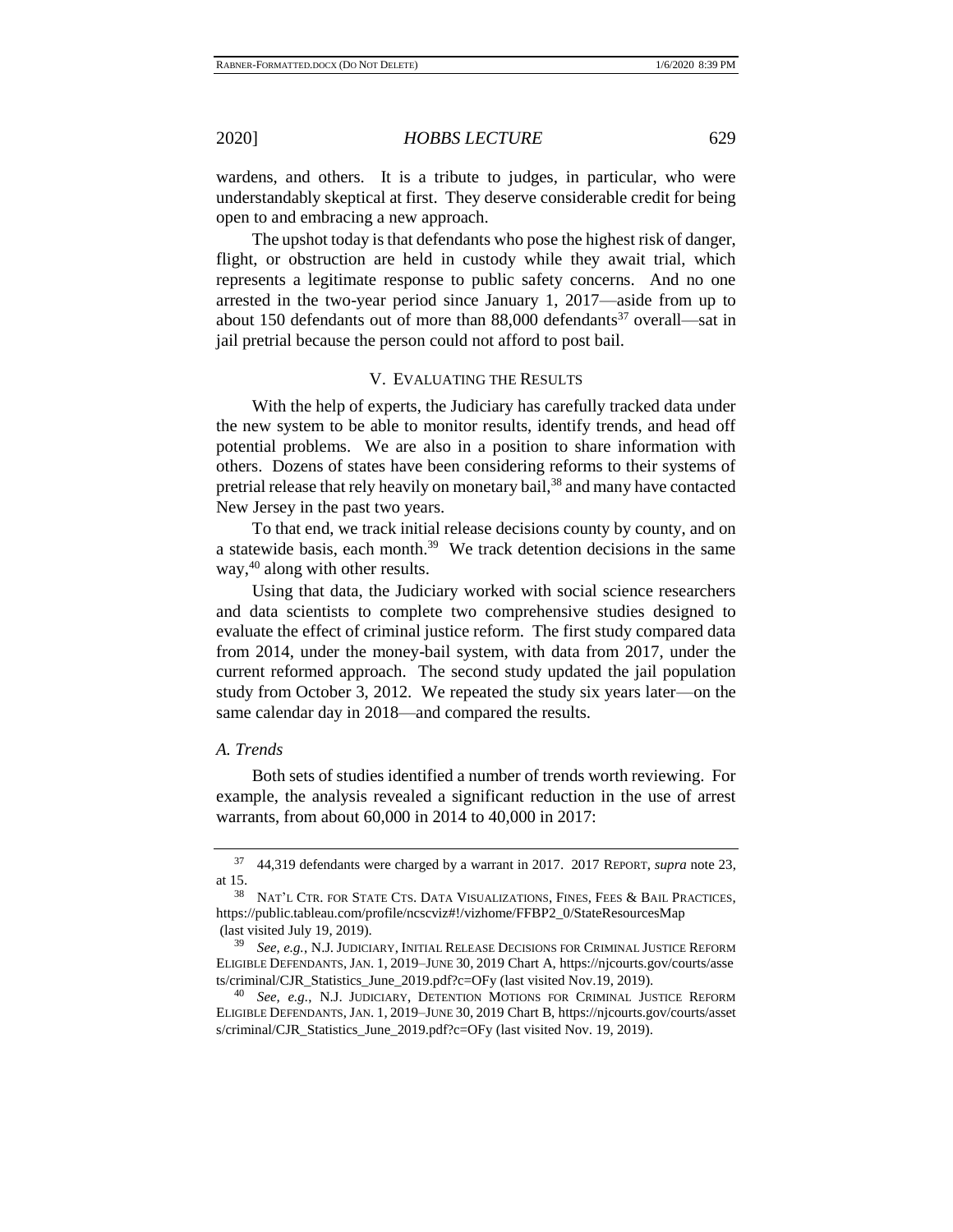

**Summons vs. Warrants, 2014 & 2017**

[Source: 2018 REPORT, *supra* note [28,](#page-5-0) at 18.]

Police officers instead made greater use of summonses, which direct defendants when to appear in court. The above chart depicts an increase of about 29,000 summonses from 2014 to 2017, reflecting an increase from 54% to 71% of all defendants charged.

That change matters for a simple reason: all defendants arrested on a warrant are taken to jail; in the 24 to 48 hours that follow, Pretrial Services prepares a risk assessment that is presented to a judge at an initial hearing. By contrast, the many thousands of lower-risk defendants who receive a summons are released right after their encounter with the police—without first going to jail for processing and a hearing, let alone being held in custody under the old system until they could post bail.

What accounts for the trend? We believe it reflects police officers and prosecutors assessing more cases at the outset and separating serious offenses from less serious matters. The trend also shows how law enforcement can benefit from additional objective information early in the process. Officers can now run preliminary PSAs on their own to help decide how to handle a case.

The effect of the summons/warrant decision can be seen in another way—in terms of the number and percentage of defendants ordered detained pretrial. With the change to the State Constitution, judges can now detain defendants who present a substantial risk of danger, flight, or obstruction.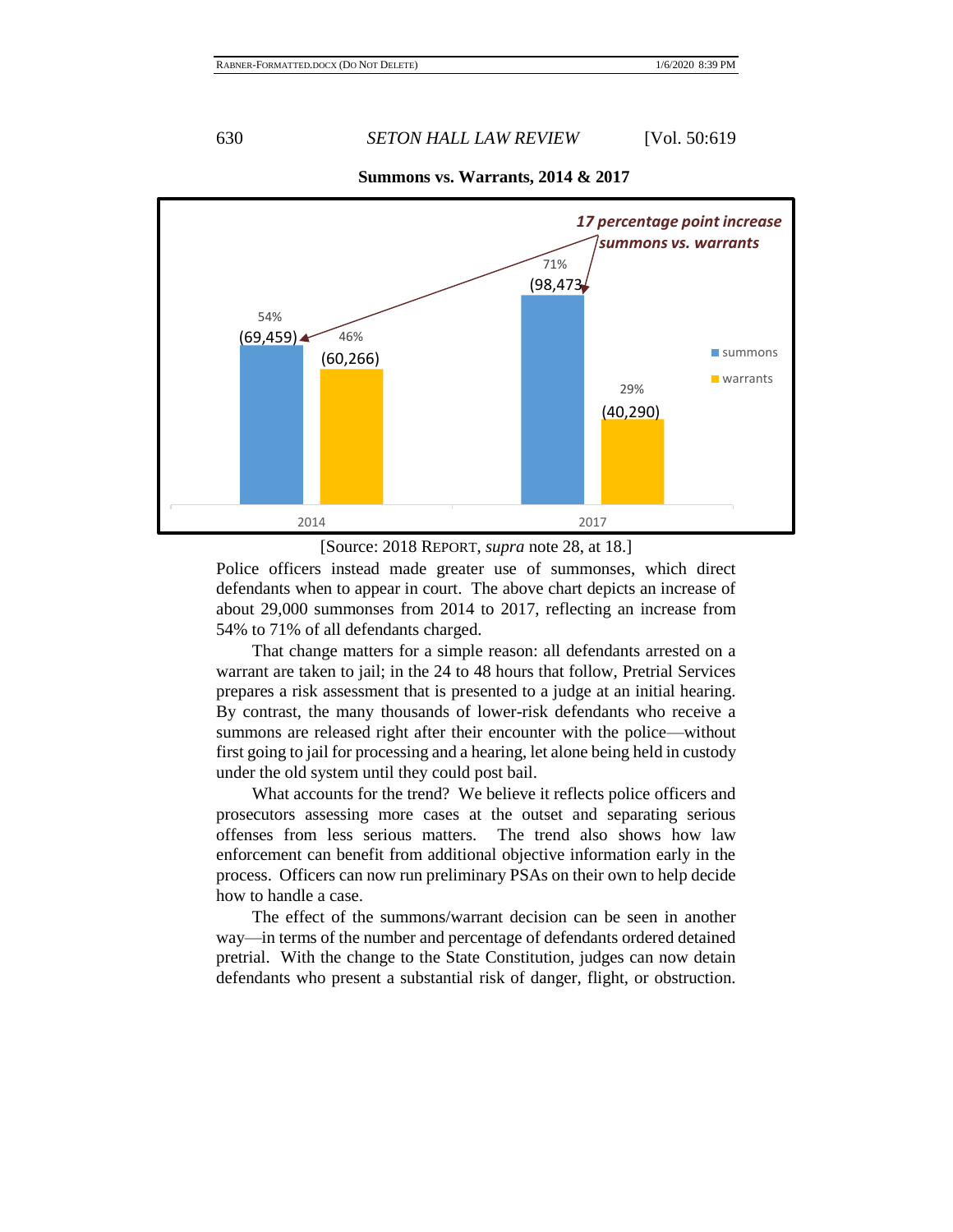Only prosecutors can seek detention under the new law;<sup>41</sup> if no motion is filed, the defendant must be released.

44,383 defendants were charged by warrant in 2018. Here is what happened relating to pretrial detention:



# **Detention Motions Filed, 2018**

[Source: 2018 REPORT, *supra* note [28,](#page-5-0) at 35.]

In short, prosecutors filed 21,749 detention motions. Within days, they withdrew or dismissed 4800 of them; in many instances, those cases were resolved or downgraded in an exercise of prosecutorial discretion. Of the remaining cases, trial judges granted slightly more than half of the motions and detained 8669 defendants.

Let's consider that from a broader perspective. The following chart highlights detention decisions as a percentage of all cases in 2018 in which defendants were charged on a warrant:

<sup>41</sup> N.J. STAT. ANN. § 2A:162-18(a)(1) (West Supp. 2019).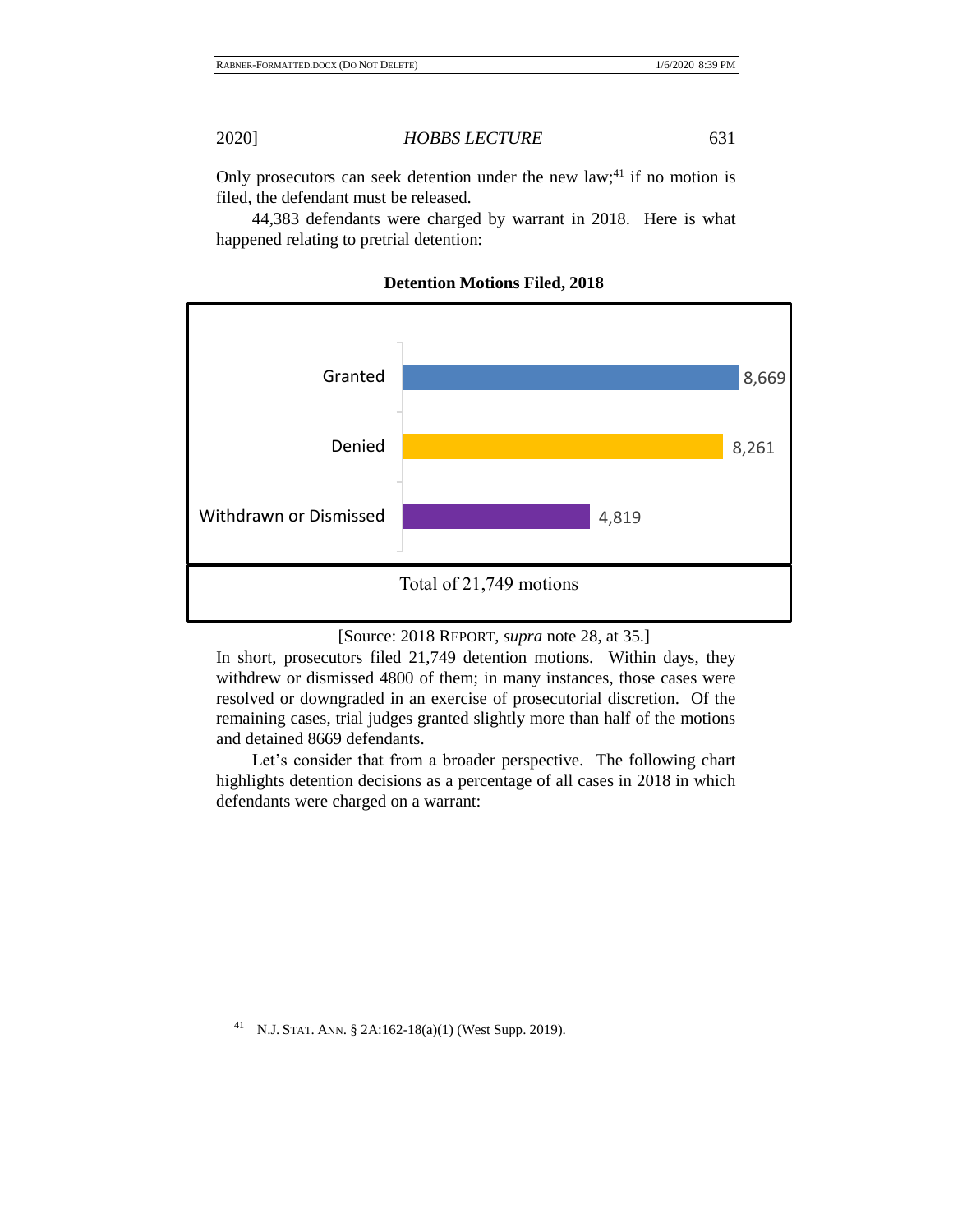

### **Pretrial Detention Decisions, Warrants, 2018**

### [Source: 2018 REPORT, *supra* note [28,](#page-5-0) at 36.]

Out of more than 44,000 defendants charged, prosecutors filed motions in nearly half of those cases, and judges ultimately detained the same 8669 defendants—a total of 19.5% of all warrant cases.

But that is only part of the picture because the pool of defendants arrested on a warrant looks quite different today. After officers and prosecutors screen individual matters, we are left with a smaller group of higher-risk defendants charged with warrants, as compared to before the CJRA took effect. The following chart examines the issue in an even broader context by considering all 135,000 defendants charged in 2018—those arrested on a warrant as well as those charged and released on a summons: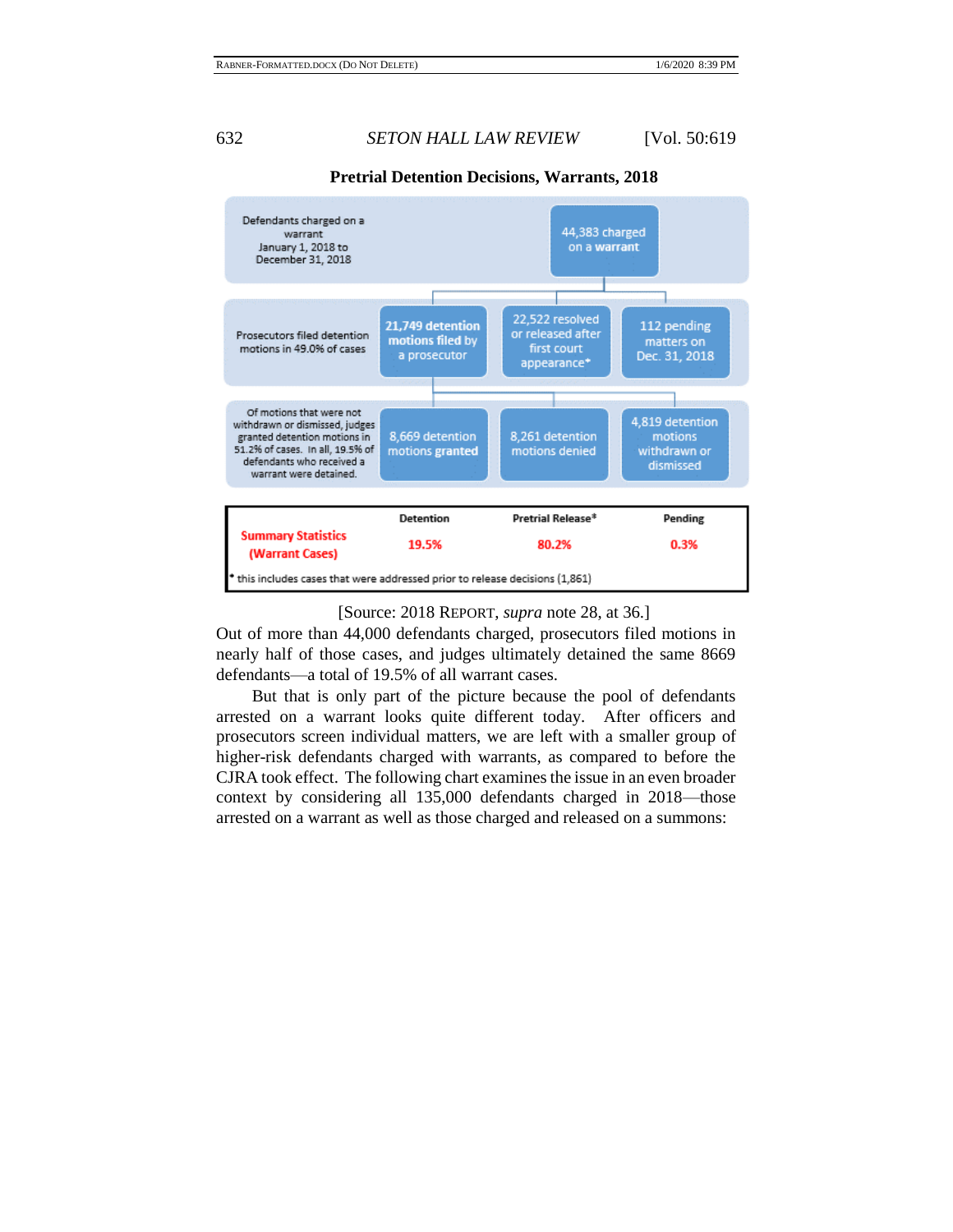

## **Pretrial Detention Decisions, Warrants and Summonses, 2018**

[Source: 2018 REPORT, *supra* note [28,](#page-5-0) at 37.]

The 8669 defendants ordered detained pretrial amounted to 6.4% of the overall number of defendants charged.

Analysts have identified another trend as well: more cases are being disposed of at the earliest stages, within weeks of an arrest. Once again, we believe that partly reflects greater involvement by prosecutors earlier in the process as they screen and evaluate cases. That makes particular sense in light of the discovery obligations now imposed on prosecutors when they seek detention.<sup>42</sup> Prosecutors are required to gather and disclose certain discovery before a detention hearing. As a result, cases get closer attention from both sides early in the process, which can spur more productive discussions among the parties to resolve matters sooner.

### B. *Failure to Appear and New Criminal Activity*

The Judiciary has been able to track how many defendants have been released or detained since January 1, 2017. But we could not answer two

<sup>42</sup> State v. Robinson, 229 N.J. 44, 69–71 (2017).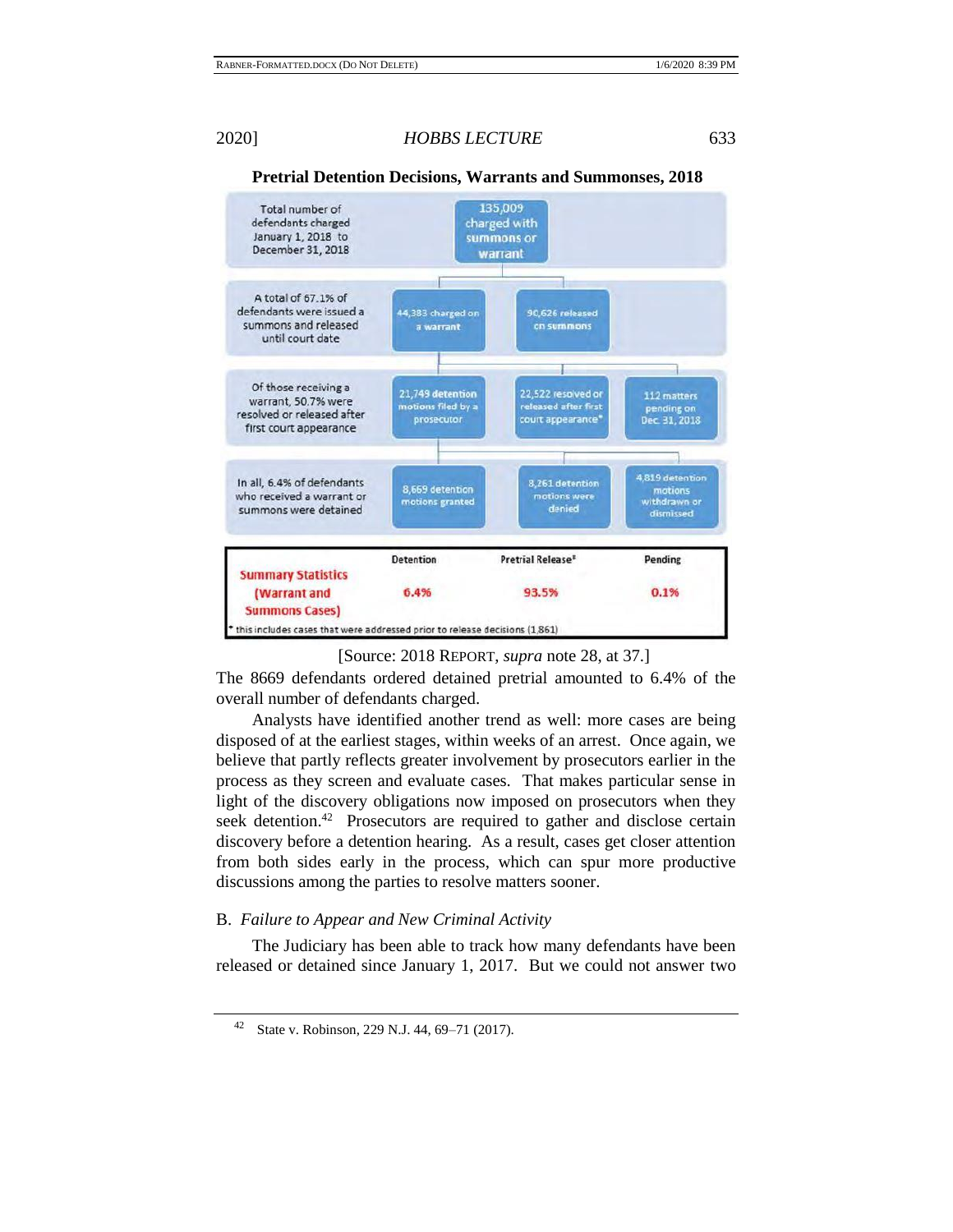important questions until recently: (1) are individuals who have been released appearing in court without having to post bail; and (2) are they committing new crimes while on release? Equally important, how do those results compare with what occurred under the prior system?

Critics of the reform effort predicted a spike in crime if large numbers of defendants were released without posting bail. That did not happen. According to the New Jersey State Police Uniform Crime Report, crime rates have decreased since the CJRA was implemented, particularly violent crimes.<sup>43</sup> That is not a perfect measure to evaluate criminal justice reform, and the results cannot be attributed to the CJRA. We should instead consider the results of the study that compared defendants released in 2014, when monetary bail was routinely ordered, and 2017, when it was not.

The study shows that recidivism rates have remained low:

**New Criminal Activity: Indictable and Disorderly Persons Offenses, 2014 and 2017**





The rate of new criminal activity for indictable offenses increased 1%; the rate for disorderly persons offenses increased under 2%. Because of challenges in compiling data for 2014 several years after the fact, as well as other reasons, experts advise that "small changes in outcome measures should be interpreted with caution and likely do not represent meaningful differences."44

See N.J. St. DIV. POLICE UNIF. CRIME REPORTING UNIT, UNIFORM CRIME REPORTING 2018 CURRENT CRIME DATA (Dec. 14, 2018), https://www.njsp.org/ucr/pdf/current/20181214 \_crimetrend\_2018.pdf; N.J. ST. DIV. POLICE UNIF. CRIME REPORTING UNIT, UNIFORM CRIME REPORTING 2017CURRENT CRIME DATA (May 4, 2018), https://www.njsp.org/ucr/pdf/current/ 20180504\_crimetrend\_2017.pdf.

<sup>44</sup> 2018 REPORT, *supra* not[e 28,](#page-5-0) at 13.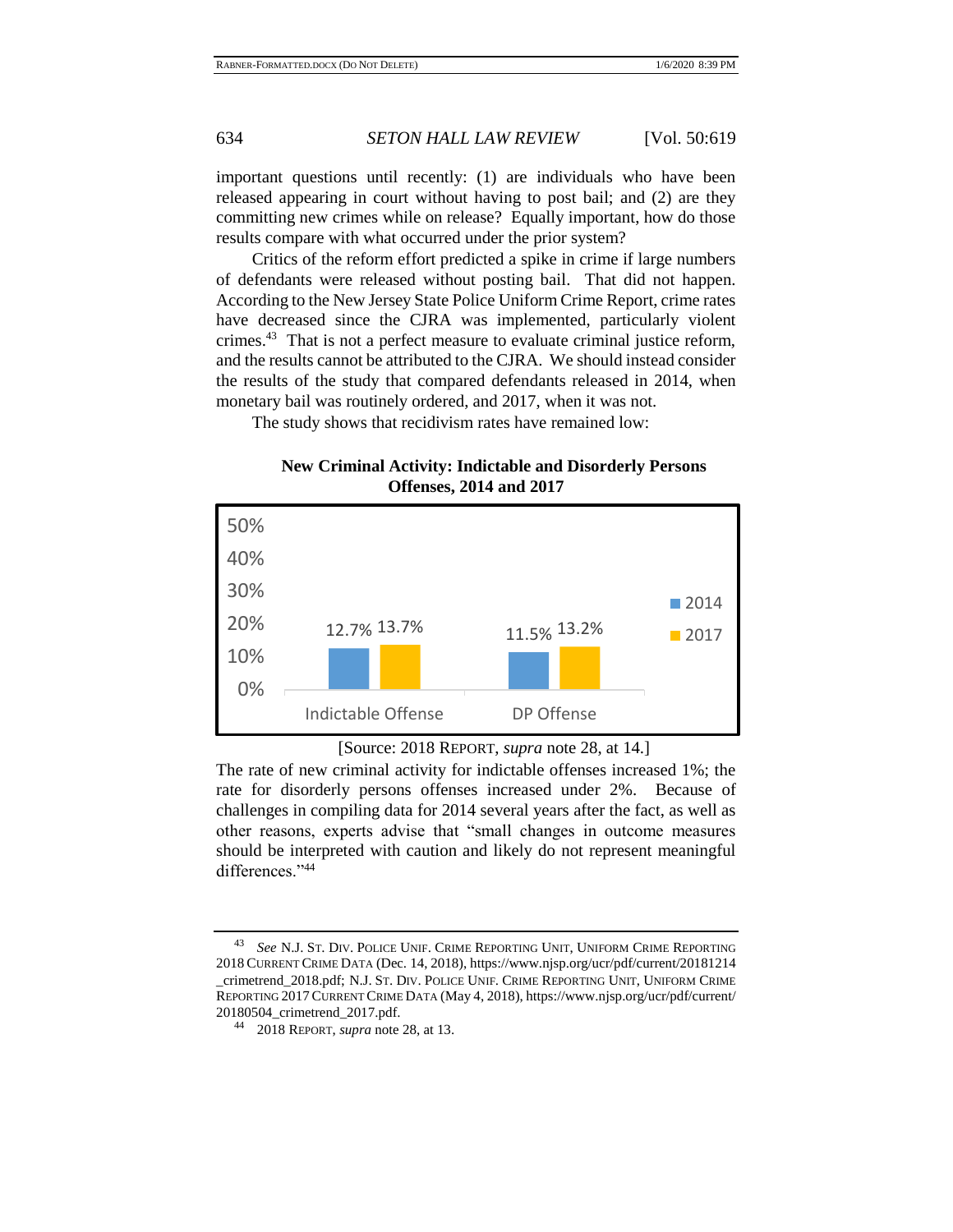The study also reveals that defendants continued to appear in court at high rates under the new system:



**Court Appearance Rates, 2014 and 2017**

[Source: 2018 REPORT, *supra* note [28,](#page-5-0) at 15.]

The rate of court appearances went down several percentage points, from 92.7% to 89.4%. But the data shows that even though defendants may have missed one or more court appearances, they generally did not flee—because cases have been disposed of at roughly the same rate before and since the start of the CJRA:



**Percentage of Cases Disposed, 2014 and 2017**

[Source: 2018 REPORT, *supra* note [28,](#page-5-0) at 16.] For cases that began in 2014, about 80% were completed within 22 months. For the same period in 2017, 78% of cases were completed.<sup>45</sup>

<sup>45</sup> 2018 REPORT, *supra* not[e 28,](#page-5-0) at 15.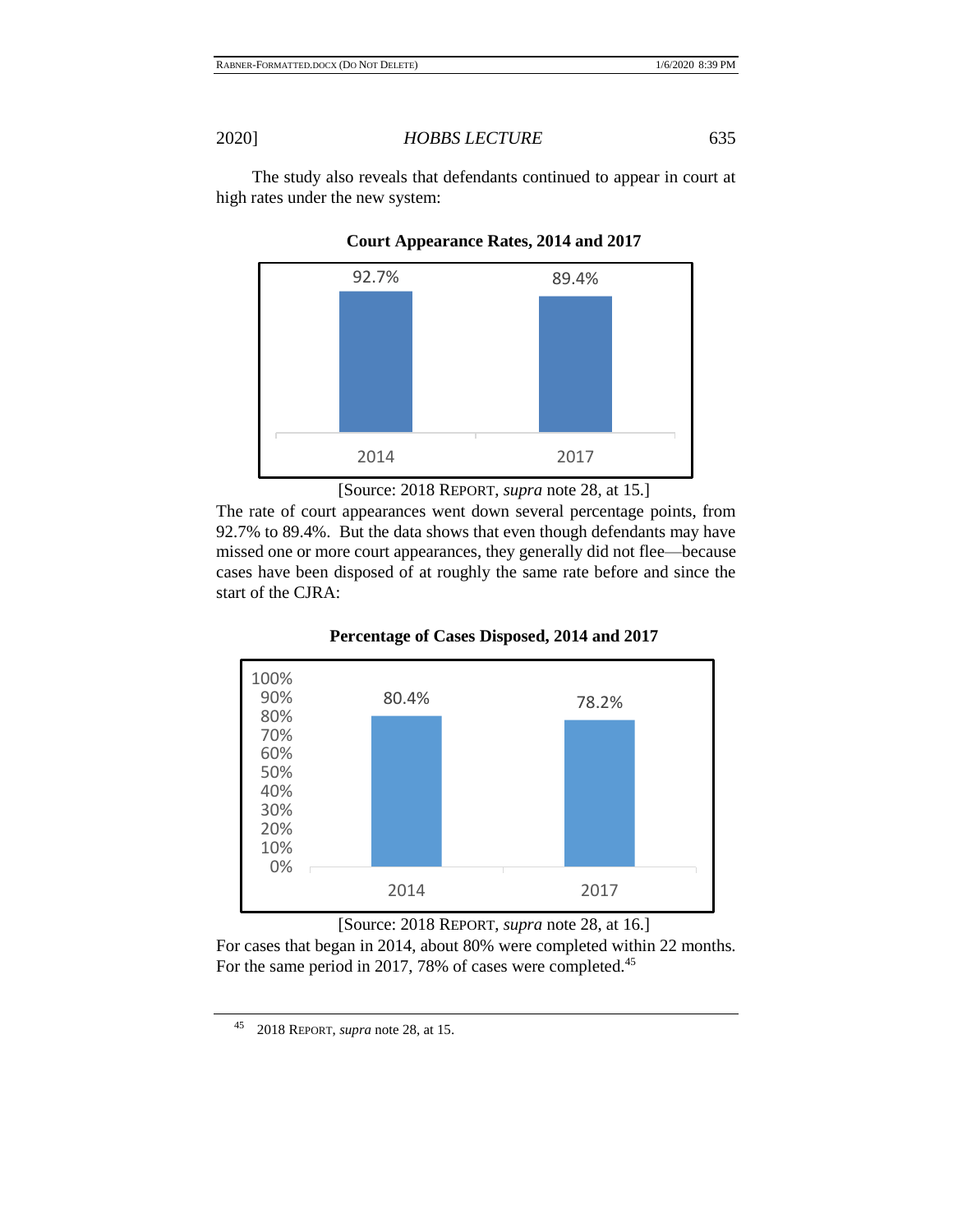## *C. Length of Time Defendants are Held in Jail Pretrial*

Results from the recent study also relate directly to issues of fairness and equity in our justice system—specifically, how long defendants are held in jail before trial. Defendants who are not detained now spend half as much time in jail from when they are first committed to when they are initially released:

**Days from Complaint Issuance or Arrest to Initial Pretrial Release, 2014 and 2017**



<sup>[</sup>Source: 2018 REPORT, *supra* note [28,](#page-5-0) at 20.]

Looked at by race, black defendants spent an average of five days in jail before their initial release in 2017, as compared to 10.7 days several years ago; for white defendants, the period of time dropped from 5.3 to 2.9 days:



[Source: 2018 REPORT, *supra* note [28,](#page-5-0) at 21.]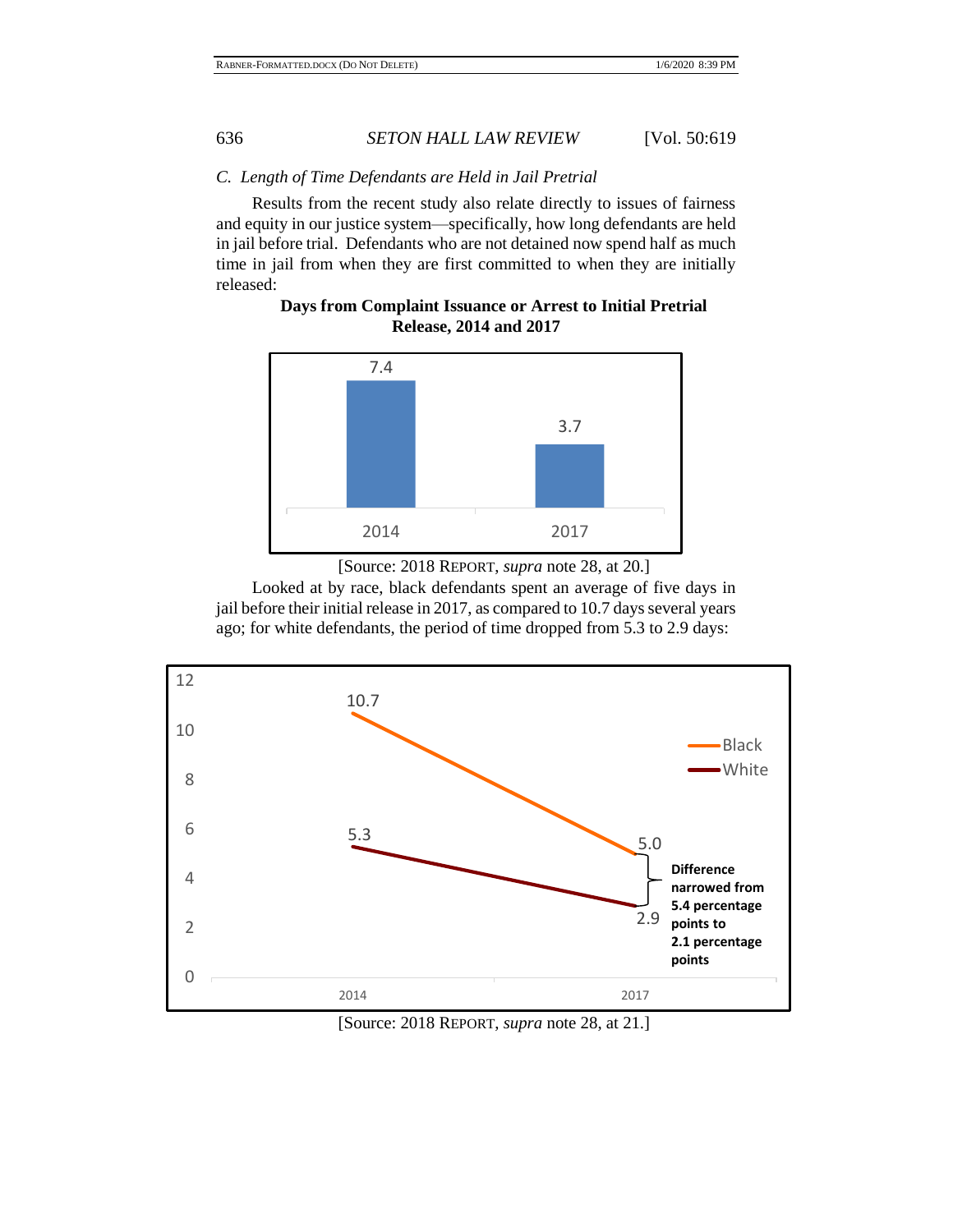Next, let's consider the total amount of time spent in jail pretrial for all defendants—those released as well as those detained:



# **Total Number of Days in Jail Pretrial, All Defendants, 2014 and 2017**

[Source: 2018 REPORT, *supra* note [28,](#page-5-0) at 22.]

The average amount of time spent in jail pretrial dropped from about two months to roughly five weeks, a 40% reduction.

Measured by race, the study showed a decrease of ten days in custody for black defendants and five days for white defendants:



# **Total Number of Days in Jail Pretrial by Race, 2014 and 2017**

[Source: 2018 REPORT, *supra* note [28,](#page-5-0) at 23.]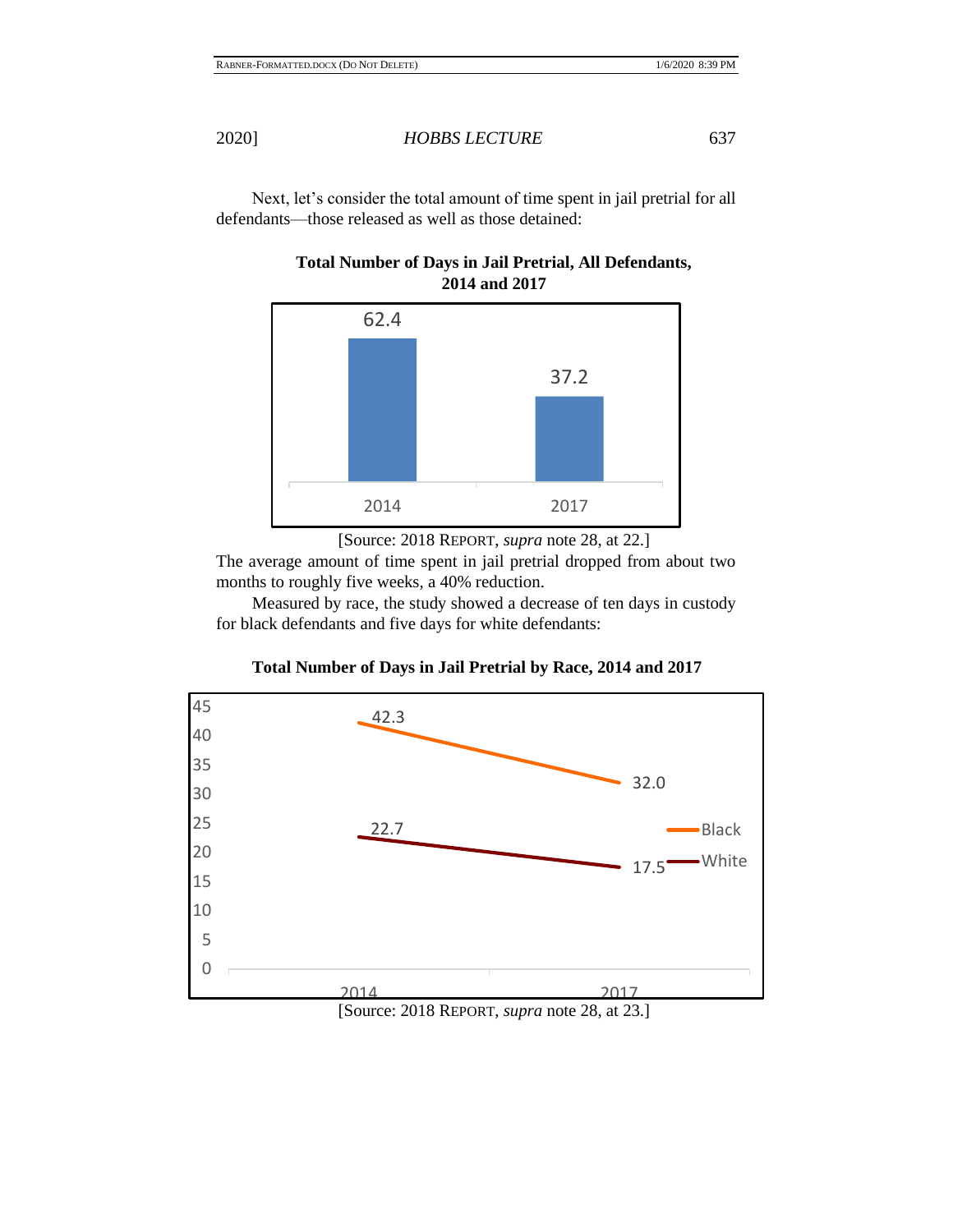## *D. Reduction in Jail Population*

Those results have had a notable effect on the State's jail population. A comparison of the county jail population on October 3, 2012 and October 3, 2018 shows the number of inmates dropped by more than 6000.



**Total Jail Population Demographics, 10/3/2012 and 10/3/2018**

The reduction took place across race, ethnicity, and gender lines. There were 5600 fewer men and 600 fewer women in custody compared to six years before.<sup>46</sup> About 3000 fewer black defendants, 1500 fewer white defendants, and 1300 fewer Hispanic defendants were held in jail.<sup>47</sup>

Although the population overall has been reduced, the ratio among white, black, and Hispanic defendants has remained the same. That critical issue extends beyond the court system, which responds to and addresses defendants who are brought into the system. The entire criminal justice system must continue to grapple with this disparity.

Finally, let's look at the pretrial jail population from the start of 2016 through the end of 2018. During that period, the population dropped 43.9%:

<sup>[</sup>Source: 2018 REPORT, *supra* note [28,](#page-5-0) at 27.]

<sup>46 2018</sup> REPORT, *supra* not[e 28,](#page-5-0) at 26.<br>47 2018 REPORT *supra* note 28 at 27

<sup>47</sup> 2018 REPORT, *supra* not[e 28,](#page-5-0) at 27.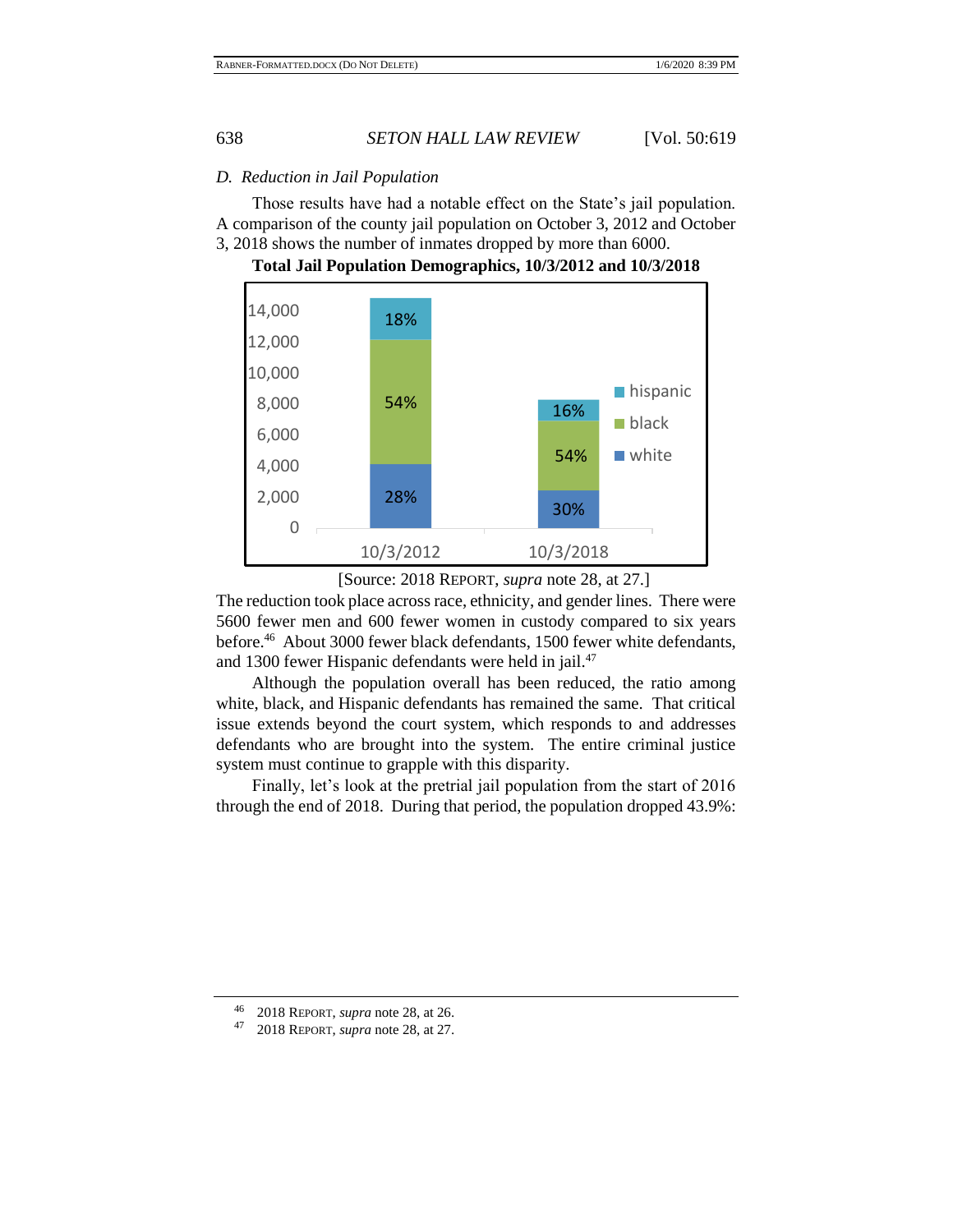**Pretrial Jail Population**



[Source: 2018 REPORT, *supra* note [28,](#page-5-0) at 39.]

2016 is an appropriate starting point because, as the Judiciary geared up for the actual implementation of the CJRA on January 1, 2017, we asked all Municipal and Superior Court judges to review all bail cases in which individuals had not been released—especially cases in which modest amounts of bail had been set. The chart depicts a steady reduction of defendants held pretrial, from about 8900 to 5000 individuals. Although reducing the jail population was not one of the goals of criminal justice reform, it is a significant result.

More details about the results of the first two years under the CJRA can be found in the 2018 Report to the Governor and the Legislature, which is available on the Judiciary's website.<sup>48</sup>

### VI. MORE WORK LIES AHEAD

Criminal justice reform remains a work in progress with much still to be done. The court system faces increasing pressures from speedy trial deadlines, which apply to defendants who have been detained.<sup>49</sup> Their cases must be indicted within ninety days and brought to trial within the next six months,<sup>50</sup> subject to extensions of time set forth in the CJRA.<sup>51</sup> For example,

<sup>48</sup> *See generally* 2018 REPORT, *supra* not[e 28.](#page-5-0)

<sup>49</sup> *See* N.J. STAT. ANN. § 2A:162-22(a) (West Supp. 2019). The speedy trial requirements also apply to the relatively small number of defendants held in custody because they are unable to post monetary bail. *Id.*

<sup>50</sup> N.J. STAT. ANN. § 2A:162-22(a)(1)(a), (2)(a).

<sup>51</sup> *Id.* § 2A:162-22(b).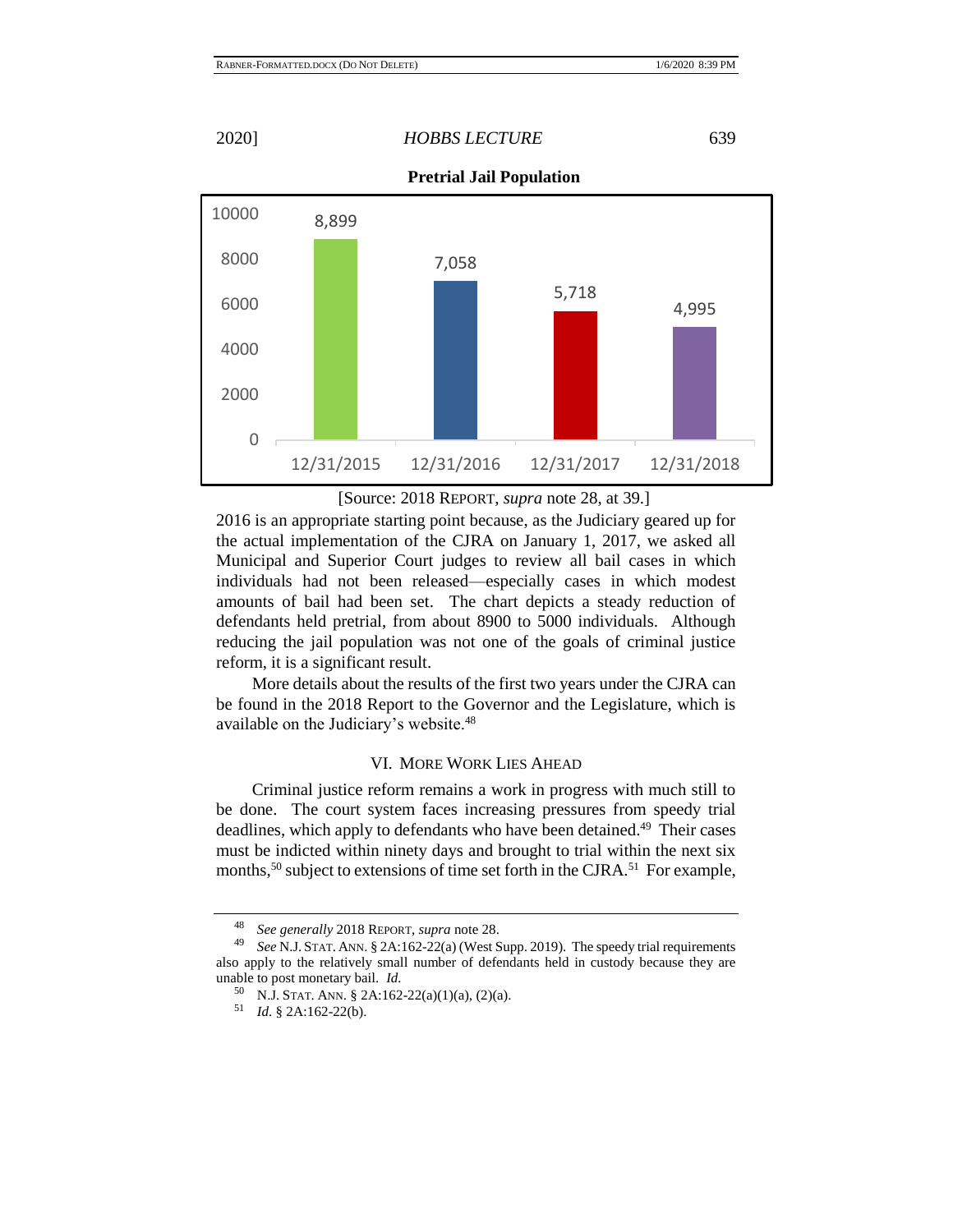the time to resolve pretrial motions, examine a defendant's competency, and consider an application for drug court, along with other periods, are excluded from computing time.<sup>52</sup> The CJRA, however, imposes a two-year outer limit—excluding delays attributable to a defendant—after which a defendant is entitled to be released pending trial, subject to conditions, if the prosecutor is not ready to proceed.<sup>53</sup> To date, no defendant has been released under that provision.

The Court has also made refinements to the Decision Making Framework (DMF), $54$  which sets forth policies to ensure consistent release recommendations. Pretrial Services follows the DMF, which works in tandem with the public safety assessment. Based on suggestions from judges and staff, public officials, and critics, the DMF has been adjusted for repeat offenders who were arrested twice before, if those charges were pending at the time of the latest offense, and for various firearms offenses.<sup>55</sup> In both areas, Pretrial Services now recommends either a higher level of supervision or that the defendant not be released. The Court made those adjustments after it consulted with experts.

To be sure, more work lies ahead in other areas. The Judiciary is working to improve appearance rates and will take additional steps to notify defendants charged with disorderly persons offenses of their upcoming court appearances. We need to continue to examine and refine the risk-assessment process—in particular, by quantifying and incorporating risks posed by defendants charged with domestic violence.

Additional resources are needed for substance abuse and mental health treatment, as well as housing assistance, for certain defendants released pretrial. We also need a stable funding source for the CJRA and will work with Governor Phil Murphy and the Legislative Branch—who continue to be very supportive—to resolve the program's structural deficit.

We must continue to work together with stakeholders across the criminal justice system and critics alike to try to address legitimate concerns in a responsible way. And, as I mentioned earlier, all parties need to examine and address racial disparities in the criminal justice system.

We can also expect to see further developments in the case law. Much of the focus for the last two years has been on detention hearings, a critical area that directly affects a person's liberty. What discovery must the State

 $\frac{52}{53}$  *Id.* 

*Id.* § 2A:162-22(a)(2)(a).

See N.J. JUDICIARY, PRETRIAL RELEASE RECOMMENDATION DECISION MAKING FRAMEWORK (DMF) (Mar. 2018), https://njcourts.gov/courts/assets/criminal/decmakframwo rk.pdf.

<sup>55</sup> *Id.* at 2 (steps 6 and 9).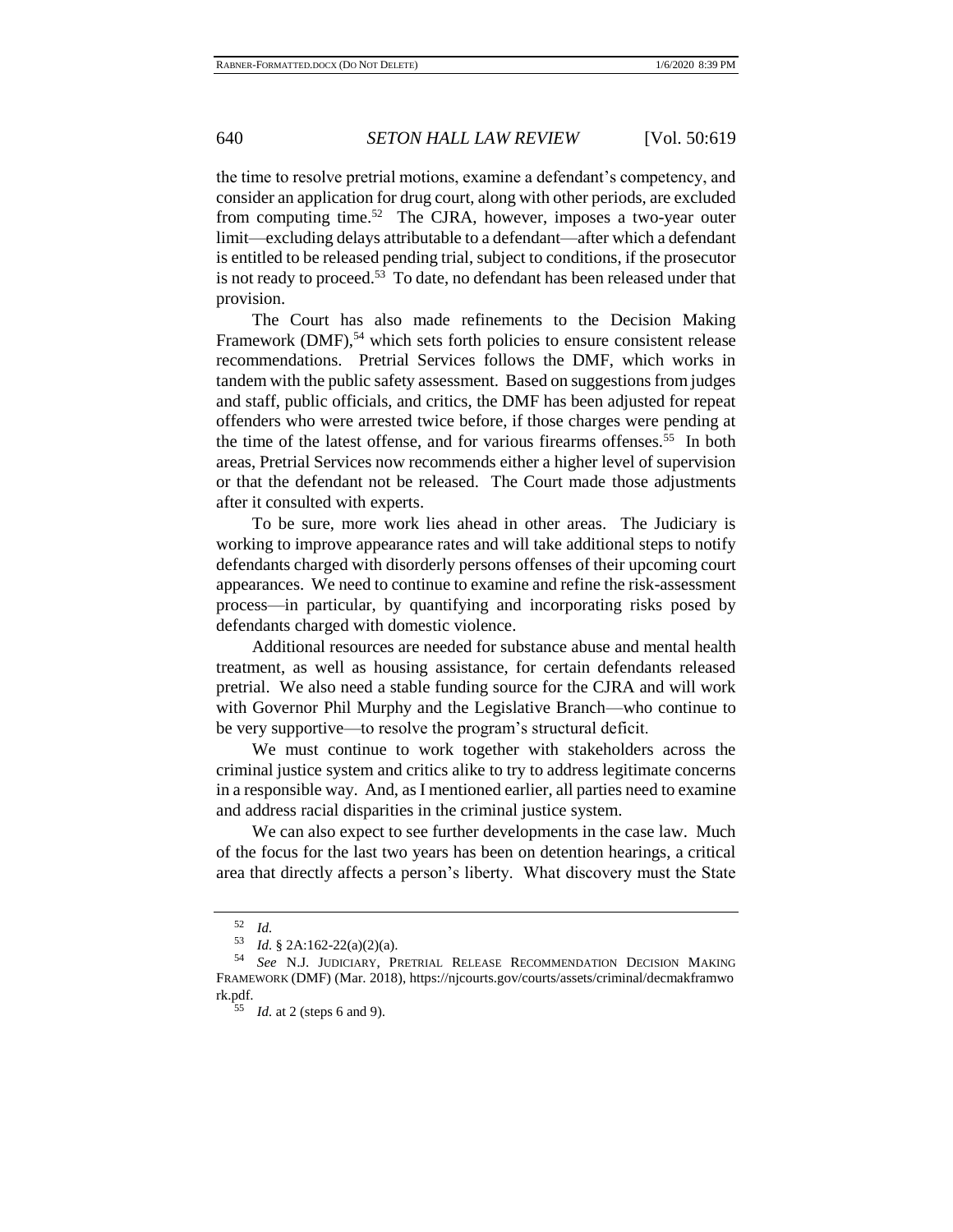disclose to a defendant before the hearing? *State v. Robinson*<sup>56</sup> requires more expansive discovery than federal law does. Can the State proceed by proffer or must it call live witnesses? *State v. Ingram*<sup>57</sup> held that, under the plain language of the CJRA and consistent with principles of due process, prosecutors are not required to call live witnesses at detention hearings.

Under what circumstances can a defendant call an adverse witness—a State investigator, a detective, or the victim of an offense, for example—at a detention hearing? *State v. Pinkston*<sup>58</sup> outlines the qualified right defendants have in this area; they must first proffer how the witness's testimony would tend to negate probable cause or undermine the State's evidence in support of detention in a material way.

What is the proper standard of review of a trial court's order of pretrial detention? *State v. S.N.*<sup>59</sup> sets forth an abuse of discretion standard. What is the proper remedy if the State fails to disclose exculpatory evidence before a detention hearing?<sup>60</sup> State v. Hyppolite<sup>61</sup> outlines a modified materiality standard for judges to determine whether to reopen the hearing.

Future legal challenges are certain to result in additional decisions.

## VII. FURTHER REFLECTIONS AND CONCLUSION

Someone recently asked what accounts for the broad-based progress New Jersey has made on pretrial justice issues. There are a number of parts to the answer.

First, all three branches were willing to work together and consult on this thorny problem. That began with the participation of all three branches in the work of the Joint Committee on Criminal Justice in 2013 and continued through the drafting of the CJRA. The Governor, Senate President, and Speaker of the Assembly then pressed for the new law's passage.

Second, New Jersey has a centralized Judiciary, Office of the Attorney General, and Office of the Public Defender. They have statewide authority to issue directives that apply in their respective areas: to judges and court staff, County Prosecutors, and Public Defender's offices throughout the State. That authority is critically important to be able to implement new policies.

Third, the two-year lead-up period from the passage of the CJRA to its effective date afforded each group time to implement complex changes.

<sup>&</sup>lt;sup>56</sup> State v. Robinson, 229 N.J. 44, 61 (2017).<br><sup>57</sup> State v. Jacques 220 N.J. 100, 105 (2017).

 $^{57}$  State v. Ingram, 230 N.J. 190, 195 (2017).<br> $^{58}$  State v. Binkston, 222 N.J. 405, 510 (2018)

<sup>&</sup>lt;sup>58</sup> State v. Pinkston, 233 N.J. 495, 510 (2018).<br>
<sup>59</sup> State v. S.N. 221 N.J. 497, 500 (2018).

<sup>&</sup>lt;sup>59</sup> State v. S.N., 231 N.J. 497, 500 (2018).<br><sup>60</sup> See N.J. Cr. B. 3:4. 2(a)(2)(E) (imposing

*See* N.J. CT. R. 3:4-2(c)(2)(E) (imposing requirement).

State v. Hyppolite, 236 N.J. 154, 169 (2018).